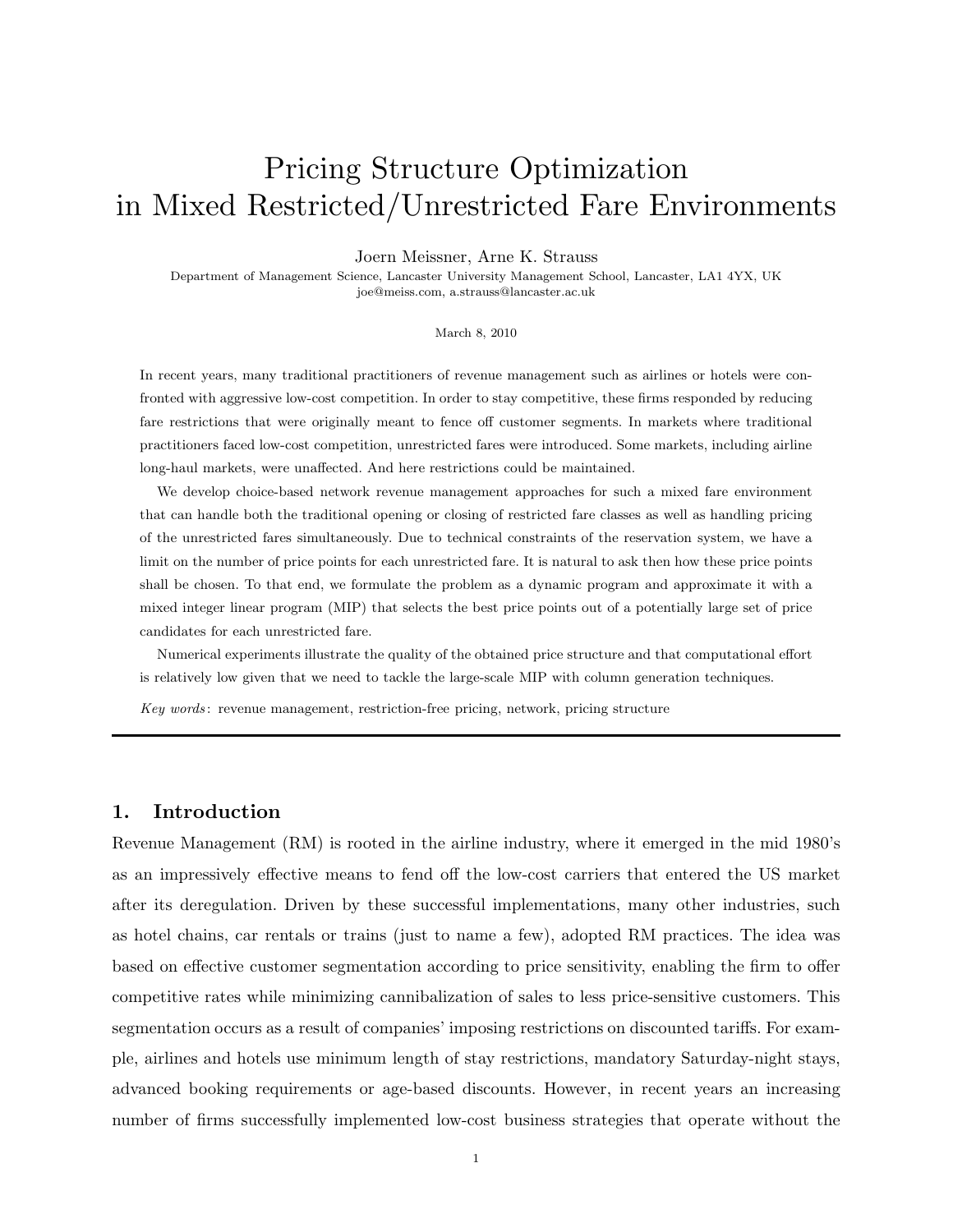complicated tariff structure that combines discounted products with restrictions. Prominent examples are Ryanair or businesses of the easyGroup who advance this concept in many industries, such as airline (easyJet), bus (easyBus) and many more. By advertising unfavorable comparisons between their own tariffs and the ones of the incumbents, many of the latter felt the need to offer at least some unrestricted products in order to counter the negative impressions created by such campaigns. Currently we observe this trend most particularly in the airline business, where traditional carriers such as Lufthansa or British Airways experiment with offering both restricted and unrestricted fares. It also begins to manifest in other areas, such as the example of easyGroup with their cross-sectoral restriction-free approach shows. It is therefire likely that we will frequently face similar topics like the one on the agenda for the practitioner conference "eyefortravel Travel Distribution Summit Europe" in 2005: "The rise of the 'no frills' hotel. Could this have the same effect on the hospitality industry as low-cost carriers had on the airline sector?".

The consequence of this development for the RM of incumbent firms who respond to this aggressive competition by offering a mix of restricted and unrestricted products is the partial invalidation of the premises for customer segmentation, although there is still a substantial part of the market where the segmentation works well. However, current RM systems build upon the traditional assumptions of offering only restricted products, and thus, there is a need for research in the realm of mixed restriction and restriction-free fares, as illustrated by the recent practitioner article by Vinod (2006). Despite these appeals from the practitioners facing these issues, little academic research has been carried out to date in the context of mixed fare environments.

In the following, for the sake of illustration, we will present our approach in the airline context and use airline terminology, but the ideas can transfer with few adjustments to other industries that use multiple resources in their products as well. For example, transfer to the hotel industry is done by exchanging flight legs with room nights, that means, an itinerary with multiple flight legs becomes a stay over multiple nights, and so on.

We propose in this paper a revenue maximizing framework tailored to this new fare environment, in particular, the sets of products that different customer segments consider for purchase are allowed to overlap. More specifically, the model distinguishes between unrestricted and restricted fares, incorporates a finite set of price points (obtained by a preprocessing method) for each unrestricted fare, and leads to customer choice-based policies by providing opportunity cost estimates. Modeling customer choice is of great importance, particularly since unrestricted fares can be considered for purchase by different segments, given that the restrictions meant to fence low fares off have been removed. A choice model suited to this task is the Multinomial Logit (MNL) with overlapping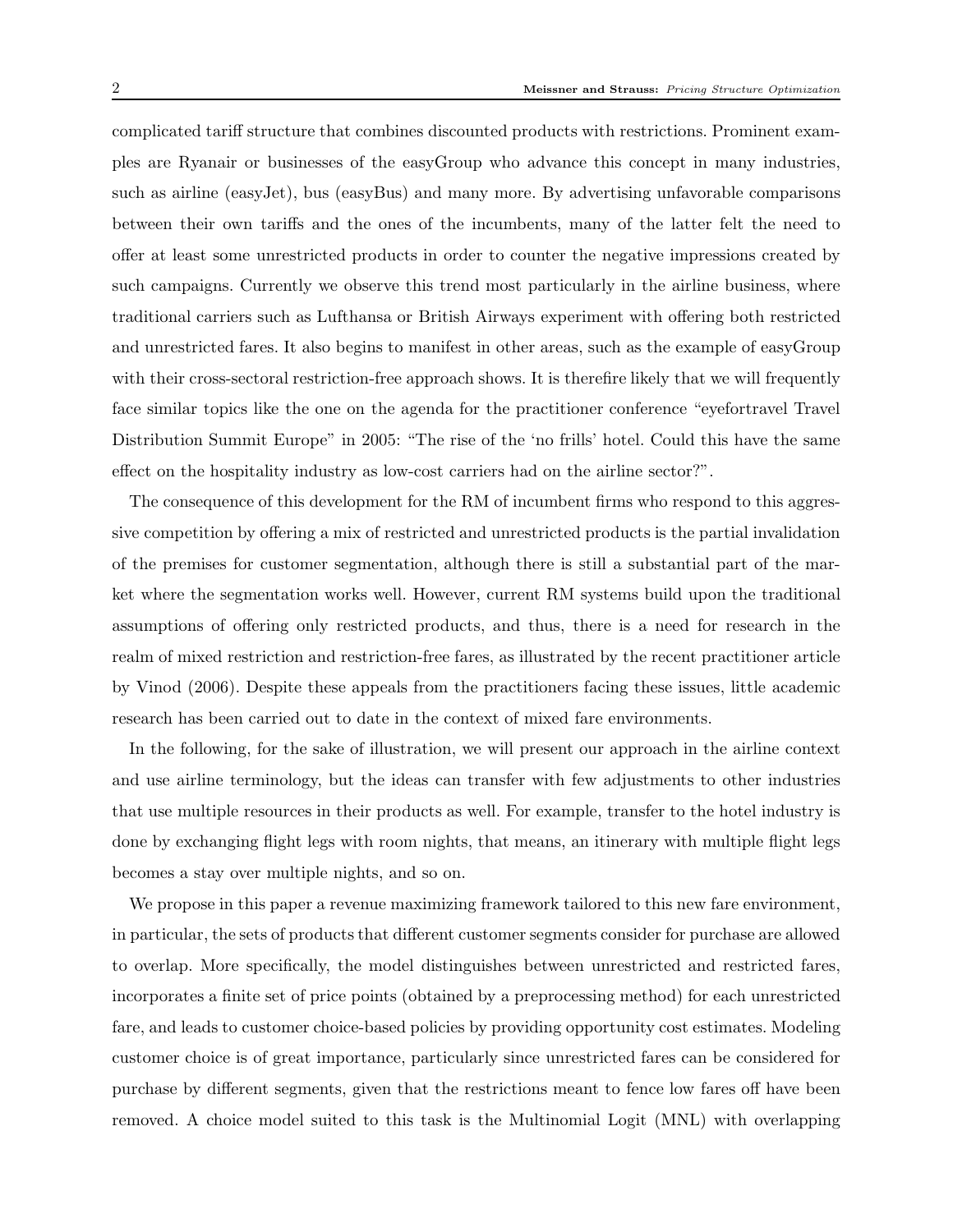consideration sets, see Miranda Bront et al. (2009), for example. Some modifications allow us to use their approach to tackle the problem at hand. We pursue the following main research issues:

• What network revenue management optimization approach can handle both traditional and unrestricted demand such that it selects which fares to offer and, for the unrestricted ones, at what price?

• How to pre-select price points for the unrestricted products, given that booking systems are often limited in the number of price points they can manage, and that it might not be possible to change the available price points during the booking horizon?

• What is the worth of an additional price point?

Our contribution lies within providing answers to these issues. We first propose a choice-based RM model from which control policies can be derived that work in mixed fare environments. This model uses a finite set of price points for each unrestricted fare and treats each price point as a separate, "virtual" fare. At any point in time, at most one such virtual fare may be offered for each unrestricted fare. Since the ability of booking systems to handle many fares is limited, the question arises of which price points shall be used. To this end, we contribute to developing a dynamic programming model that represents the optimal policy in both selecting the best price points and in controlling which set of products to offer at any point in time. It is of theoretical interest only due to the curse of dimensionality, but yields insights into pricing in this context, namely that the later one commits to price points the better. In order to approximate this intractable dynamic program, we develop a mixed integer linear program that provides us with a good feasible pricing structure that can even be optimal, as illustrated by the numerical experiments. As a by-product, we obtain the upper bounds on the value of having an additional price point by means of the optimal dual solution of the linear programming relaxation, which is again an interesting feature in testing fare structures.

The paper is organized as follows. In the next section we briefly review the related literature, then we present the modeling framework in Section 3 followed by the mixed fare environment optimization model given fixed prices in Section 4. The related question of how to pre-select price points is discussed in Section 5, including presentation of the underlying dynamic program and the linear mixed integer program approximation. Numerical evidence for the performance of the price point pre-selection is provided in Section 5.3 before we conclude in Section 6.

# 2. Literature Review

Naturally, the first to identify the changes necessary in revenue management optimization with respect to mixed fare environments was the practitioner community. A number of publications from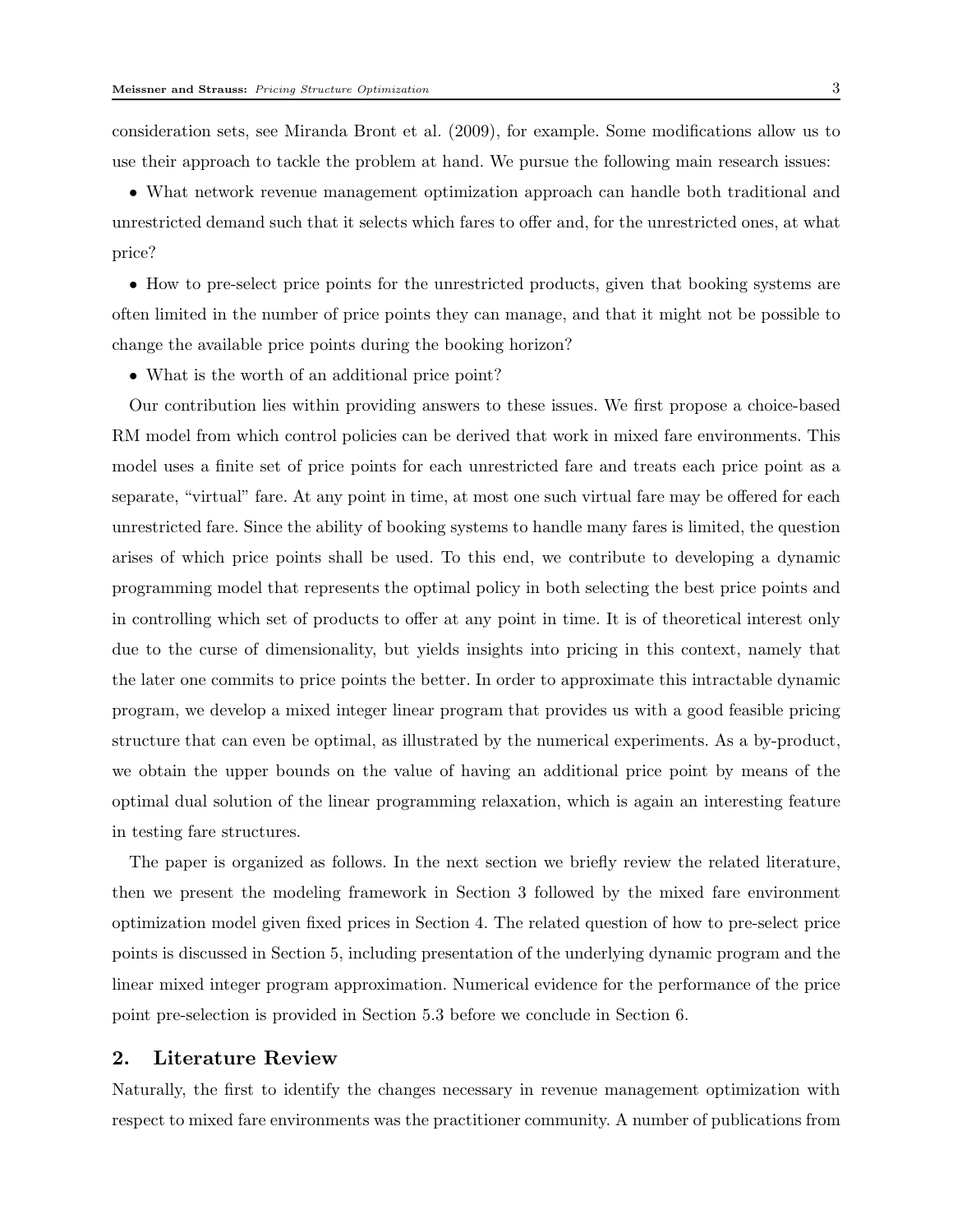airlines, software providers and pricing consultancies have appeared since 2003 that analyze the changes in the business environment due to low cost competition. Academia followed with some delay in providing potential answers to the outlined questions.

Let us first turn to the practitioner reports to frame the problem. Among the first was Foran (2003) from British Airways, describing their dramatic cut of restrictions at the time to simplify their fare structure. Many traditional airlines had very refined market segmentations in place so that many network products ended up almost never being purchased. British Airways decided to simplify fares, thereby accepting a loss of ability to segment because the high fare complexity offset potential customers. This customer behavior was also stressed by Cary (2004) who further added that business customers have become unusually price-sensitive, as compared to the nineties. Low cost competition on the short-haul links undermined the traditional carriers' ability to price discriminate, as noted by Tretheway (2004), owing to the introduction of cheap one-way fares. Many other companies followed suit in cutting restrictions, for example, the United Kingdom's GNER and Virgin Trains in 2005. While some firms such as bmi even replaced their whole revenue management system with a one-way fare structure (see Donnelly et al. 2004), most others chose to introduce low-cost fares along with the traditional ones.

Westermann (2005) stressed that often unrestricted fare structures need only to be introduced on links facing low cost competition. In other markets, in particular connecting traffic, traditional methods are still working well and should be kept since unrestricted fares usually lead to revenue dilution. The resulting mix of restricted and unrestricted products is a major challenge and should be addressed by the optimization module in an Origin-Destination (O&D) mechanism, because markets where undifferentiated fare structures are being used can be identified by their O&D as Westermann (2005) pointed out. He partitions airlines into four groups with respect to their fare structure and outlines which type of RM approach is appropriate for each individual group. There is (1) the low-cost business model that uses restriction-free prices over the whole network, (2) network carriers that introduced undifferentiated fare structures without being able to differentiate them from traditional markets because they use leg-based methods, (3) network carriers that did not change their model completely in markets with low-cost competition but that rather just introduced a few booking classes, and finally (4) network carriers that use O&D control and who consequently can distinguish differentiated from undifferentiated demand.

The underlying problems of a mixed restricted / unrestricted fare approach are touched on in the AGIFORS presentation of Weber and Thiel (2004) from Lufthansa Systems. They speak of "augmented" optimization problems since input values such as prices are not only not fixed any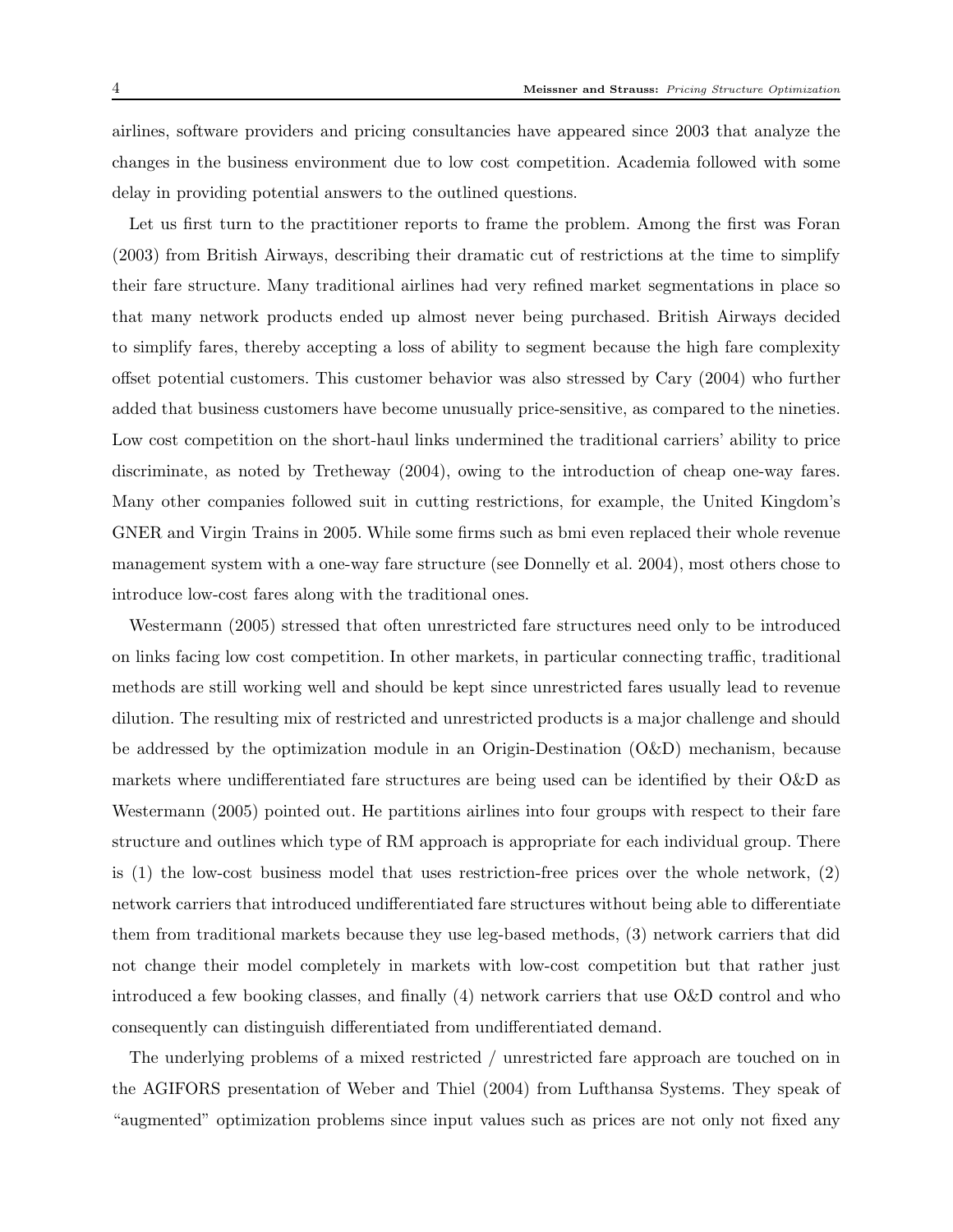more but also decision variables. However, they do not provide details of a solution approach. Models of customer choice become important in the presence of solely price-orientated customers as illustrated by Boyd and Kallesen (2004). They observed that customers tend to ignore fare restrictions and focus mostly on price, such that demand is realized at the lowest available fare. The credit crunch in 2008 and the subsequent economic downturn further aggravate this situation in that demand for premium and business fares has broken down. For illustration, in February 2009 demand for such products dropped by 21% relative to the same month the year before, as announced by IATA (2009). Though there is still demand which can be addressed by traditional means, a firm must be aware of this mix of demand types and adjust their forecasting and optimization systems accordingly, favorably in an O&D model since customer choice is best being modeled in this context. Ratliff and Vinod (2005) and Vinod (2006) identify the issue of optimizing in a mixed fare environment as future important problems.

From an academic perspective, not much work has been done yet to address this problem. Effects of the entry of a low-cost carrier into a subset of a network of traditional airlines were studied by Gorin and Belobaba (2004) with the Passenger Origin-Destination Simulator. They pursue the question of if RM would become superfluous in a restriction-free pricing context and find that the opposite is the case: RM becomes even more important for both the low-cost entrant as well as for the established carriers. Competitive pressure arises on the most important point-to-point short-haul routes, and as it is intuitively clear, network RM becomes increasingly important for the incumbent airlines in order to favorably trade off between connecting and local passengers. They do not consider the possibility of offering both restriction-free fares as well as traditional ones. Instead, three situations are investigated: a no low fare competition, an attacking entrant with a two-tier fare structure and with the incumbent airlines matching the price of the lowest open fare (the one which is most restricted) in affected markets and, finally, the incumbent airlines fully match the low fare structure on the affected markets. One of the main findings was that O&D controls are very robust to changes in the competitive environment as compared to leg-level RM.

Such an O&D optimization method was presented at AGIFORS by Fiig et al. (2005) as an extension of the well-known displacement-adjusted virtual nesting (DAVN), and was labeled DAVN-MR. They proposed to split demand into dependent and independent demand, and then to transform dependent demand into independent demand. This would be fed into a linear program that returns displacement costs. Fares are adjusted by subtracting displacement costs to account for the cost of committing capacity, and, in addition, by subtracting price elasticity costs that reflect risk of buy-down. Finally, booking limits are computed using the standard expected marginal seat revenue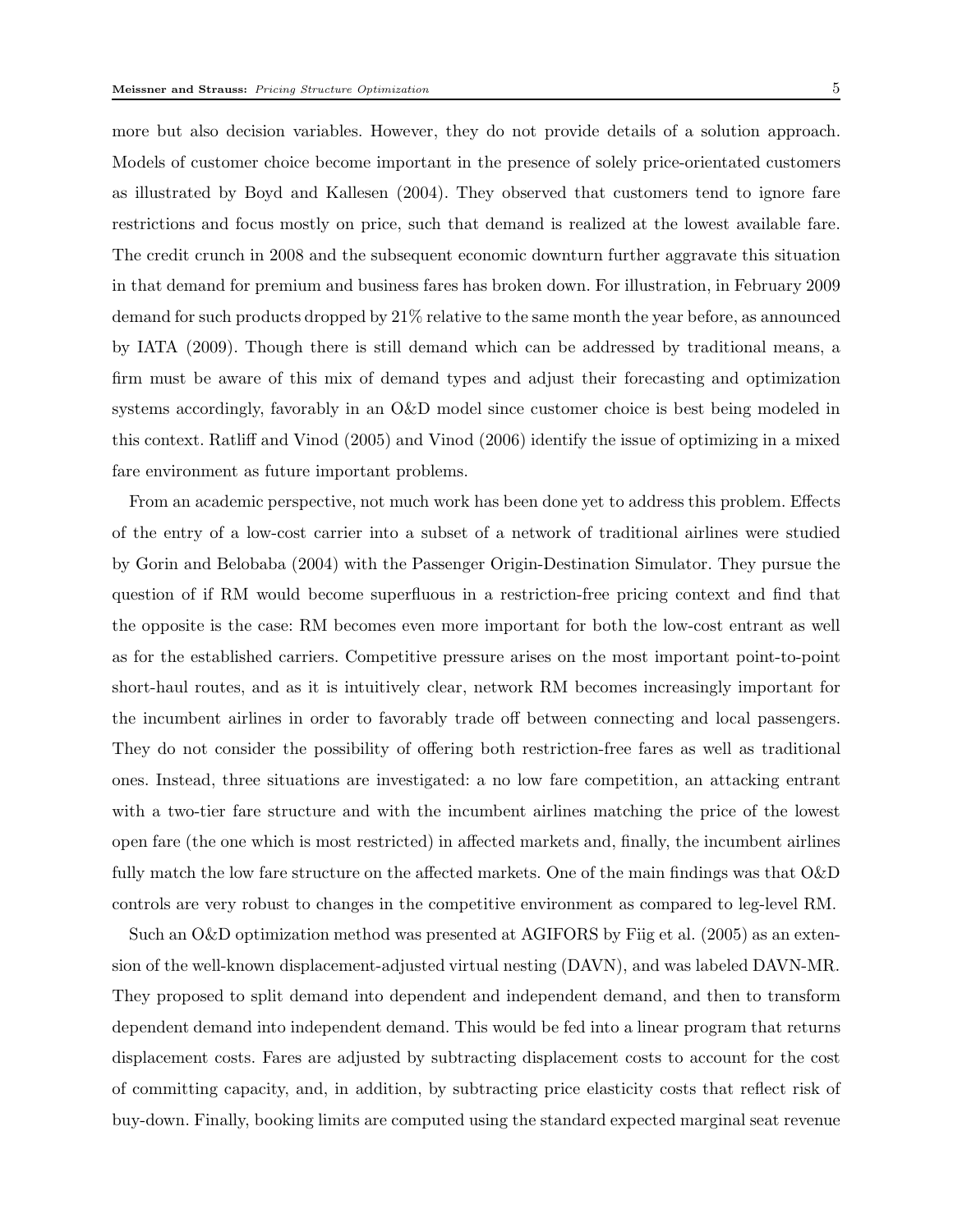(EMSR) method. An interesting approach was presented more recently by Gallego et al. (2007) who built their model on DAVN-MR but also included buy-up by using the multinomial-logit choice model, and Gallego et al. (2009), who focus on the static single-leg RM problem. Their work is somewhat related to ours in that they also use the MNL model to address both restricted and unrestricted airfare conditions. However, we investigate dynamic multi-period network problems, and, furthermore, focus on how to optimize the pricing structure of the unrestricted fares. Our model is based on the work of Miranda Bront et al. (2009), who a consider choice-based network RM approach for the MNL model with overlapping segment consideration sets, meaning there may be products that are considered for purchase by more than one customer segment. This feature is exploited in our work to depict choice in mixed fare environments. [Meissner](http://www.meiss.com/) and Strauss (2009) recently extended other RM approaches to allow for overlapping consideration sets and we note that the model developed in this paper can be based on these approaches as well. As our intent is to highlight ways to optimize the pricing structure in mixed fare environments, we confine ourselves to the simpler model of Miranda Bront et al. (2009). The essential ideas would remain the same, as only the policy performance can be expected to be better at the cost of significantly higher computational requirements.

# 3. The Modelling Framework

In this section, we present our ideas of how the above described situation of a mixed fare environment can be modeled. We will focus on the example of an airline network for the sake of simplicity.

In general, our model admits both restricted and/or unrestricted fares on each flight leg or on their combinations. For airline application, the practitioner reports Boyd and Kallesen (2004) and Vinod (2006) suggest that on each flight leg of a traditional carrier that competes with a low cost carrier on a particular leg, the former typically has a fare structure similar to an unrestricted one. For connecting flights, however, demand is little affected so that restrictions can be maintained. Thus, the examples given in this article assume that direct flights are only offered as an unrestricted fare whose price we control, and restricted fares on connecting flights where we control fare availability. Further, we assume that connecting flights cannot be substituted by buying tickets for its several flight legs separately. However, our model also admits any mix of restricted and unrestricted fares for any itinerary; the assumption above is not restrictive and is only made for the sake of a clearer presentation.

The notation of our model in the network case is geared to the network RM model of Liu and van Ryzin (2008) and Miranda Bront et al. (2009) .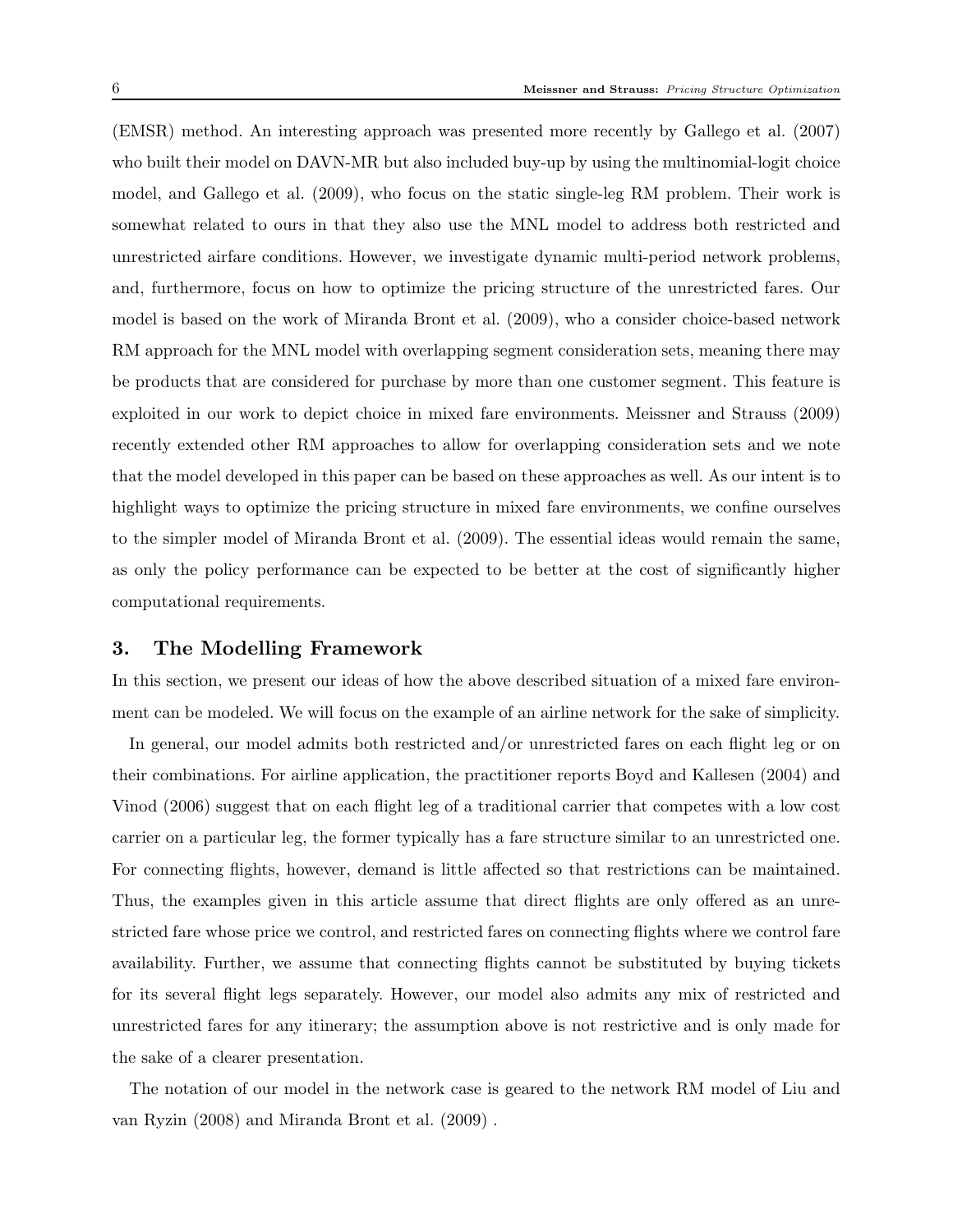#### Product

We consider a network consisting of  $m$  resources, for example flight legs in the airline application. Each resource *i* has a fixed capacity of  $c_i$ , and the network capacity is given by the corresponding vector  $c = [c_1, \ldots, c_m]^T$ . The capacity is homogenous, i.e. all seats are perfectly substitutable and do not differ, hence allowing us to accommodate all kinds of requests from the given general capacity on a given flight leg. We need to find a common ground for the availability and pricing control, respectively, and achieve this by treating every possible price for the unrestricted fare on a given point-to-point flight  $i$  as a separate product. Hence, for each point-to-point flight  $i$  there is a set of unrestricted "virtual fare products"  $U_i$ , each such product  $j \in U_i$  in lieu for a specific price out of a discrete price set. The entity of virtual fare products is denoted by  $\mathcal{U} := \bigcup_i U_i$ . In practice, we can obtain the set  $U_i$  of price points for some unrestricted fare i by first defining a price interval according to strategic considerations. This price range we partition into a (potentially large) number of prices with equal distance to each other, and define  $U_i$  to represent all the resulting price points. Note that the booking system does not need to deal with all these price points since we propose a method to pre-select prices from these candidates in an off-line procedure.

A restricted product consists of a seat on one or several flight legs in combination with a fare class and departure date. The set of restricted products is denoted by R, accordingly  $N := \mathcal{R} \cup \mathcal{U}$ is the set of all  $n = |N|$  products in the network. Every product  $j \in N$  has an associated revenue  $r_j$ . By defining  $a_{ij} = 1$  if resource i is used by product j, and  $a_{ij} = 0$  otherwise, we obtain the incidence matrix  $A = (a_{ij}) \in \{0,1\}^{m \times n}$  whose columns shall be denoted by  $A_j$ . Each column  $A_j$ gives us information about which resources product j uses. Accordingly we write  $i \in A_j$  if resource  $i$  is being used by product j. The state of the system is given by the vector of unused capacity  $x = [x_1, \ldots, x_m]^T$ , and selling product j changes x to  $x - A_j$ . Defining A to be a binary matrix entails the implicit assumption that no group requests are allowed. We emphasize that allowing  $a_{ij} > 1$  does not change the analysis. Therefore, it is straightforward to include group requests in our model.

#### Customers and Choice Model

Customers arrive at random in the system (for example, on the website), subsequently decide what product to purchase depending on the available alternatives, or potentially do not buy at all. The (non-)purchase decision is made on the basis of a choice model that we explain in the following paragraph.

There are L customer segments in total, and each segment  $l \in \{1, \ldots, L\}$  has a certain set  $C_l \subset N$ of products that they consider for purchase. For all products  $j \in C_l$ , customers of this segment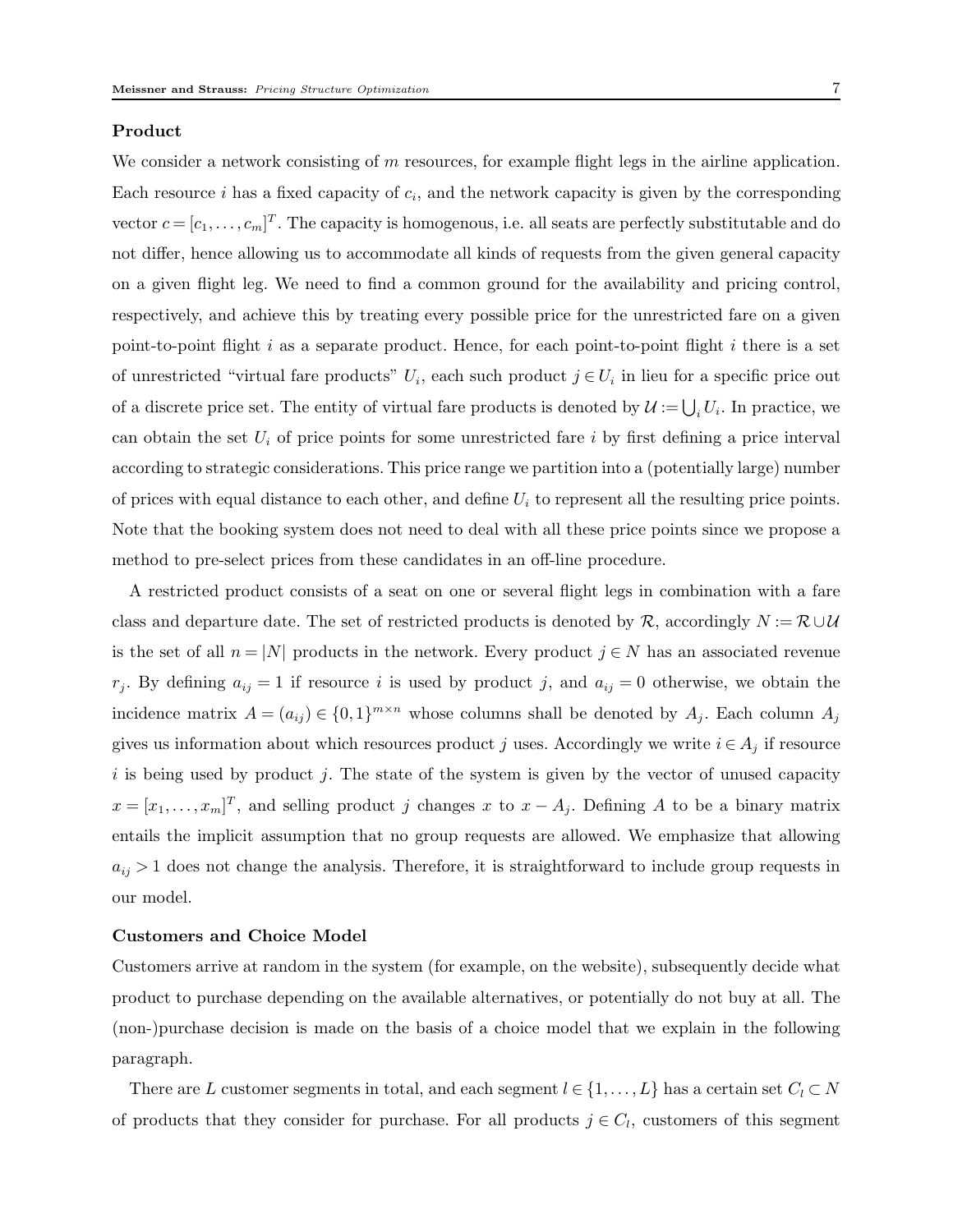have a preference value  $v_i$ . These values are derived by means of a random utility model. For an introduction, see Section 7.2.2 in Talluri and van Ryzin (2004).

We assume that customers choose according to the Multinomial Logit (MNL) choice model, which is very popular in practical applications because it is easy to use and very flexible. A particular advantage is that we can allow consideration sets to overlap, reflecting the lacking means of segmentation. Furthermore, we can adjust preferences for products according to the extent that restrictions are being imposed on them, and any other attribute affecting customers' perceived utility. On the downside, note that we need to estimate preference values for all price points for unrestricted fares, including those that might have never been offered before. To that end, we refer to the literature on calibrating the MNL model, for example, the recent work of Ratliff et al. (2008) or Vulcano et al. (2008).

The booking horizon is divided into  $T$  periods that are small enough such that there is at most one customer arrival according to a time-homogeneous Poisson process with arrival rate  $\lambda$ . Timevarying arrivals can also be captured by our models in that we first partition the time horizon into subintervals on which arrivals can be assumed time-homogenous, and then carry out the same analysis for each subinterval. Decisions on which products to offer must be made at the beginning of each time period.

Since the consideration sets overlap, the firm cannot distinguish with certainty between different segments. Therefore, we can only attach a probability  $p_l$ ,  $\sum_l p_l = 1$ , to the event that a customer belongs to segment l. We define Poisson processes with rate  $\lambda_l := p_l \lambda$  for every segment, so that  $\lambda = \sum_{l} \lambda_{l}$ . The probability that a segment l customer purchases product j when the fare set S is offered is given by

$$
P_{lj}(S) = \frac{v_{lj}}{\sum_{\iota \in C_l \cap S} v_{li} + v_{l0}} \text{ for } S \subset N, |S \cap U_i| \leq 1, \forall i,
$$

where  $v_{l0}$  is the preference for not buying anything. We remark that the latter quantity  $v_{l0}$  can also be used to include the influence of competition on the decision in that it may reflect the attractiveness of competitive products. The condition  $|S \cap U_i| \leq 1$  for all direct flights i means that at most one price for the unrestricted fare can be offered at a time. A major advantage of this model is that every restricted or unrestricted fare, which is considered by some segment  $l$ , can be compared to the others in consideration set  $C_l$ , and intuitive probabilities can be derived that reflect preferences and offer set. That is, the segment's preference vector essentially has the function of shifting the purchase probabilities according to the offered set of fares.

Finally, the purchase probability for product  $j$  given the arrival of a customer is defined by

$$
P_j(S) = \sum_{l=1}^L p_l P_{lj}(S).
$$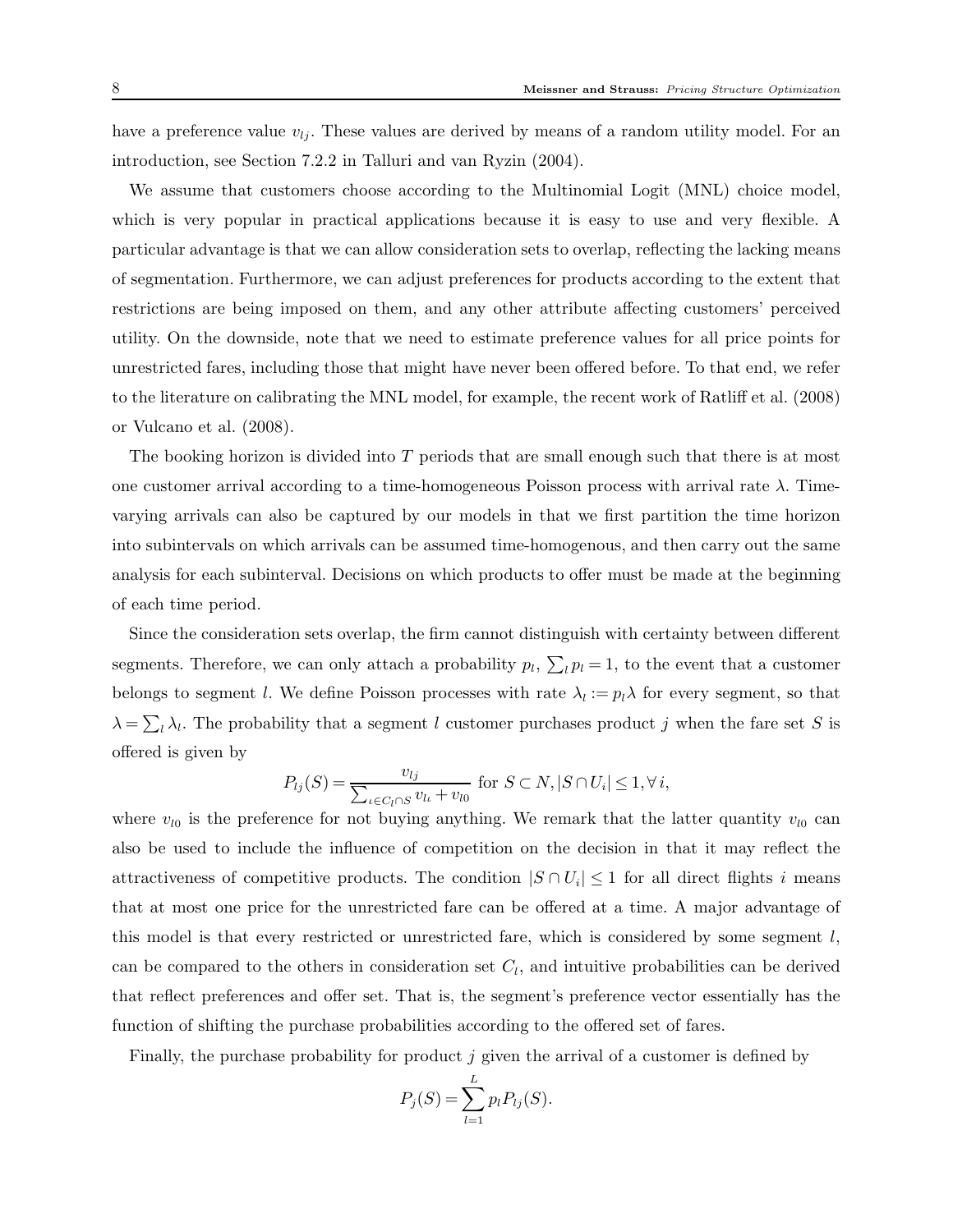#### 4. Optimize Price Values Given Price Levels

In this section, we derive control policies that can be used in a mixed fare environment given a finite set of fixed price points for each unrestricted fare. We begin with stating the optimal policy in terms of a dynamic programming formulation. Given a set  $U_i$  of fixed price levels for each unrestricted fare  $i$ , we wish to maximize expected revenue from a sales process over the entire booking horizon by offering the optimal mix of restricted products and unrestricted fares at a price out of  $U_i$  for each flight i. This problem can be formulated as the following dynamic program, where  $V_t(x)$  denotes the expected revenue from having uncommitted network capacity vector x at time t:

$$
V_t(x) = \max_{S \subset N(x): |S \cap U_i| \le 1, \forall i} \sum_{j \in S} \lambda P_j(S) \left[ f_j + V_{t+1}(x - A_j) \right] + \left[ 1 - \lambda + \lambda P_0(S) \right] V_{t+1}(x)
$$
  
= 
$$
\max_{S \subset N(x): |S \cap U_i| \le 1, \forall i} \left\{ \sum_{j \in S} \lambda P_j(S) \left[ f_j - (V_{t+1}(x) - V_{t+1}(x - A_j)) \right] \right\}
$$
  
+ 
$$
V_{t+1}(x), \quad \forall t, x.
$$

The boundary conditions are given by  $V_{\tau+1}(x) = 0$  for all inventory states x, and  $N(x) := \{j \in N :$  $x \geq A^{j}$  denotes the collection of all feasible offer sets. Theoretically, it is possible to solve this problem via backward dynamic programming, but the size of the state space makes it intractable for practical implementation. Thus we need computationally attractive methods to approximate the optimal value function.

To that end, we draw on the choice-based deterministic linear programming model (CDLP) as presented by Miranda Bront et al. (2009). CDLP under the MNL choice model can be used in a mixed fare environment if overlapping consideration sets are allowed. We extended other approaches to allow overlapping consideration sets in [Meissner](http://www.meiss.com/) and Strauss (2009), and these approximations could likewise be used to optimize in a mixed fare environment. We stick to the simpler CDLP for the sake of clear illustration of the main ideas; the extension of the affine or the time- and inventorysensitive approach can be done analogously. Let us define the expected revenue from offering set S by  $R(S) := \sum_{j \in S} f_j P_j(S)$ , the expected consumption of resource i by  $Q_i(S) := \sum_{j \in S} a_{ij} P_j(S)$ , and  $Q(S) := [Q_1(S), \ldots, Q_m(S)]^T$ . The modified CDLP is given by

$$
z_{\text{CDLP}} = \max \sum_{S \subset N: |S \cap U_i| \le 1, \forall i} \lambda R(S)t(S)
$$

$$
\sum_{S \subset N: |S \cap U_i| \le 1, \forall i} \lambda Q(S)t(S) \le c,
$$

$$
\sum_{S \subset N: |S \cap U_i| \le 1, \forall i} t(S) = \tau,
$$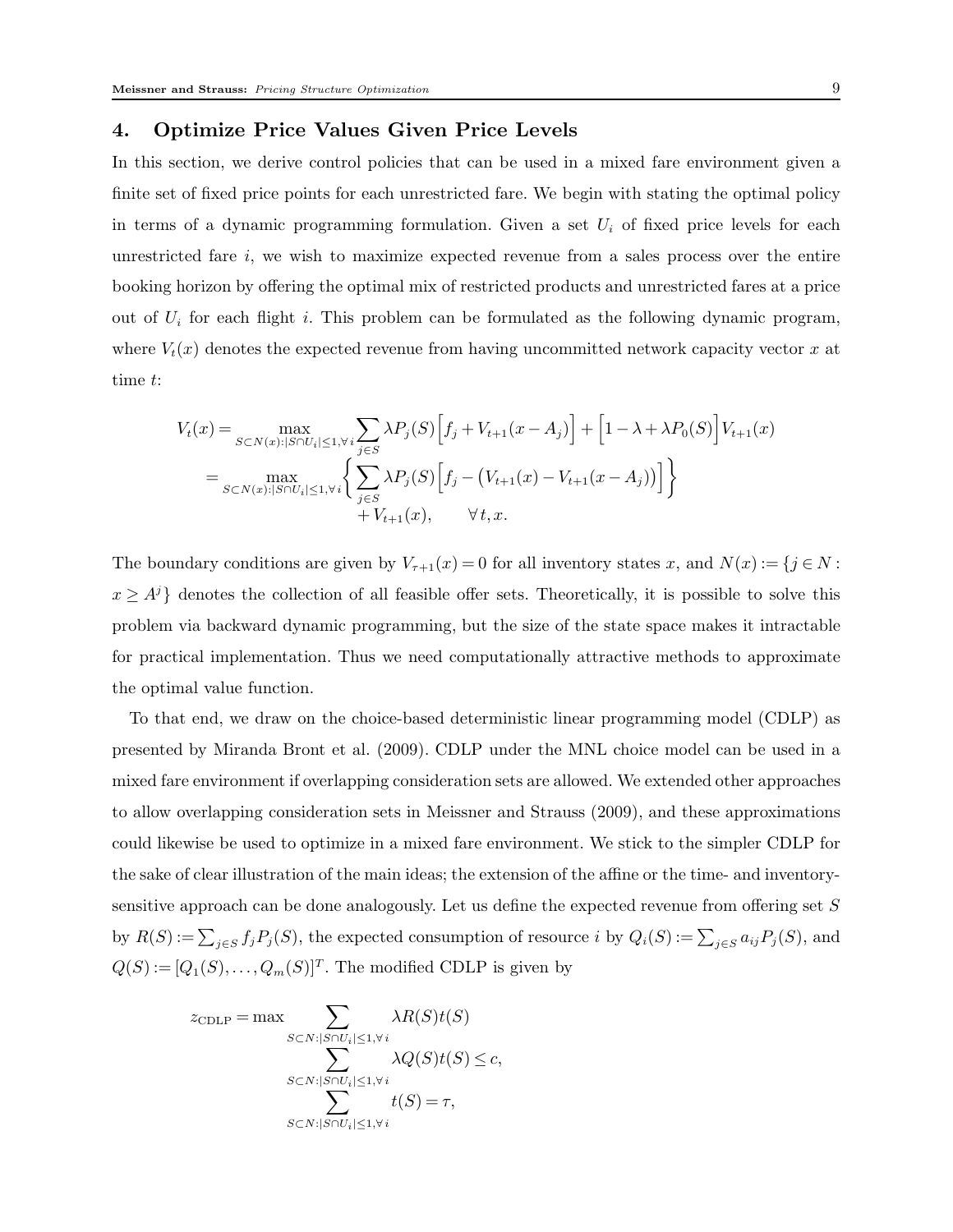$$
t(S) \ge 0, \qquad \forall S \subset N : |S \cap U_i| \le 1, \forall i.
$$

The real-valued variables  $t(S)$  represent the total length of time that product set S should be offered; under the assumption of time-homogeneous arrivals and choice probabilities, only total duration is of importance and not when it should be offered. Expected resource consumption is constrained by capacity vector c, and we can only offer products throughout the length  $\tau$  of the booking horizon. CDLP is identical to the one considered in Miranda Bront et al. (2009), the only necessary adjustment relates to the fact that we may offer at most one price point for each unrestricted fare at a time.

CDLP can be solved via column generation and yields the optimal dual values  $\pi_i^*$  to the capacity constraints as static estimates for the marginal opportunity cost of each resource  $i$ . With this information one could define the approximation  $V_t(x) \approx \sum_i \pi_i^* x_k$ , but since it is static, we choose the dynamic programming decomposition by the flight legs to refine the value function approximation and to introduce time- and capacity-dependence as proposed by Liu and van Ryzin (2008). The network is decomposed into single resource problems and the value function is approximated by  $V_t(x) \approx V_t^i(x_i) + \sum_{k \neq i} \pi_k^* x_k$ , where  $V_t^i(x_i)$  is computed by the single resource dynamic program

$$
V_t^i(x_i) = \max_{S \subseteq N: |S \cap U_k| \le 1, \forall k} \sum_{j \in S} \lambda P_j(S) \left[ f_j - \left( V_{t+1}^i(x_i) - V_{t+1}^i(x_i - 1) - \pi_i^* \right) a_{ij} \right. \\ \left. - \sum_{k \in A_j} \pi_k^* \right] + V_{t+1}^i(x_i), \qquad \forall t, \forall x_i \ge 1,
$$

with  $V_{\tau+1}^i(x_i) = 0$  for all  $x_i$  and  $V_t^i(0) = 0$  for all t on the boundary. Once we have obtained all functions  $V_t^i(\cdot)$ , we approximate the value function with  $V_t(x) \approx \sum_{i=1}^m V_t^i(x_i)$ .

The policy—we refer to it as D-CDLP—relies on this estimate of the value function and seeks to maximize the (approximately) displacement adjusted revenue within the given time period by

$$
\max_{S \subset N(x): |S \cap U_i| \le 1, \forall i} \left[ \sum_{j \in S} \lambda P_j(S) \left( f_j - \sum_i \Delta V_{t+1}^i a_{ij} \right) \right],\tag{1}
$$

where  $\Delta V_{t+1}^i := V_{t+1}^i(x_i) - V_{t+1}^i(x_i - 1)$  is the marginal value of resource i in time  $t + 1$ . The problem (1) has a similar structure like the column pricing problems that arise in solving CDLP, hence the problem can again be solved either by a mixed integer linear program or be tackled by a greedy heuristic.

### 5. Pricing Structure Optimization

So far, the extension of CDLP to a mixed fare environment was straightforward and involved essentially only an appropriate definition of feasible offer sets. The approach is based on the assumption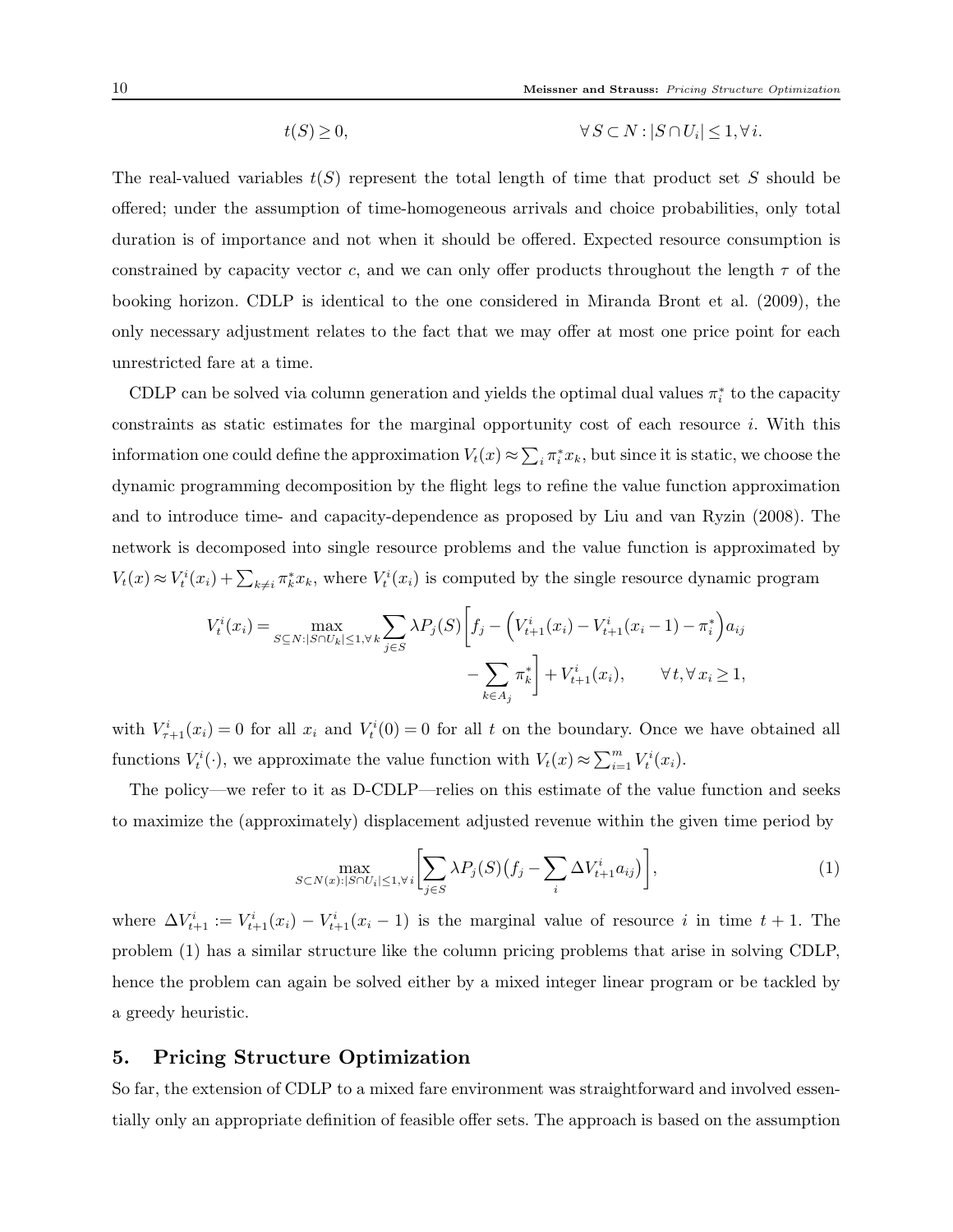that we are given a finite number of price points at which an unrestricted fare can be offered; for example, we define prices on a uniform grid within certain reasonable upper and lower price bounds, and let the policy decide which price we should use in a given time period. In practice, however, the number of potential price points is often limited by the technical constraints of the booking system. Consequently, a natural question to ask is which price points out of a finite set would be the best to include in our pricing structure given a constraint on the total number of price points per unrestricted fare. By pricing structure we mean the price points that the dynamic policy will choose from in the booking process.

This section proposes methods that seek to optimize the pricing structure. We first consider a dynamic programming formulation that represents an optimal policy and is of interest from a theoretical point of view, but that is again computationally intractable. For practical purposes, we propose a heuristic in the form of a linear mixed integer program that provides an upper bound on the optimal expected revenue over all feasible pricing structures.

#### 5.1. Dynamic Programming Formulation

Let us denote the maximum expected revenue to be obtained over time period  $t$  up to the end of the booking horizon when we have capacity x still uncommitted by  $\tilde{V}(t, x, y)$ , where y is a binary vector that indicates whether a price point  $j \in \mathcal{U}$  of an unrestricted fare is in the price structure, that is,  $y_j = 1$  in this case. For given limit  $L_i$  on each unrestricted fare i, the set S of all feasible states is defined by

$$
\mathcal{S} := \bigg\{ (t, x, y) : \forall t, x \text{ and } \sum_{j \in U_i} y_j \le L_i, \quad \forall i \bigg\}.
$$

Let us define the transition function for the  $y$  state—that means, the function that indicates how y changes from one stage of the dynamic program to the next—for all  $j \in U$  by

$$
\hat{y}_j(S, y) := \begin{cases} y_j, & \text{if } j \notin S, \\ 1, & \text{if } j \in S. \end{cases}
$$

The dynamic program that can determine the optimal price points to pre-select is then:

$$
\tilde{V}(t,x,y) = \max_{S \subset N(x): |S \cap U_i| \le 1 \forall i} \left\{ \sum_{j \in S} \lambda P_j(S) \left[ f_j + V(t+1,x-A_j, \hat{y}(S,y)) \right] + (1-\lambda + \lambda P_0(S)) V(t+1,x, \hat{y}(S,y)) \right\}, \qquad \forall (t,x,y) \in S, (2)
$$
\n
$$
\tilde{V}(t,0,y) = 0, \qquad \forall (t,0,y) \in S, \qquad \forall (\tau+1,x,y) = 0, \qquad \forall (\tau+1,x,y) \in S, \qquad \forall (\tau+1,x,y) \in S, \qquad \forall (t,x,y) \notin S.
$$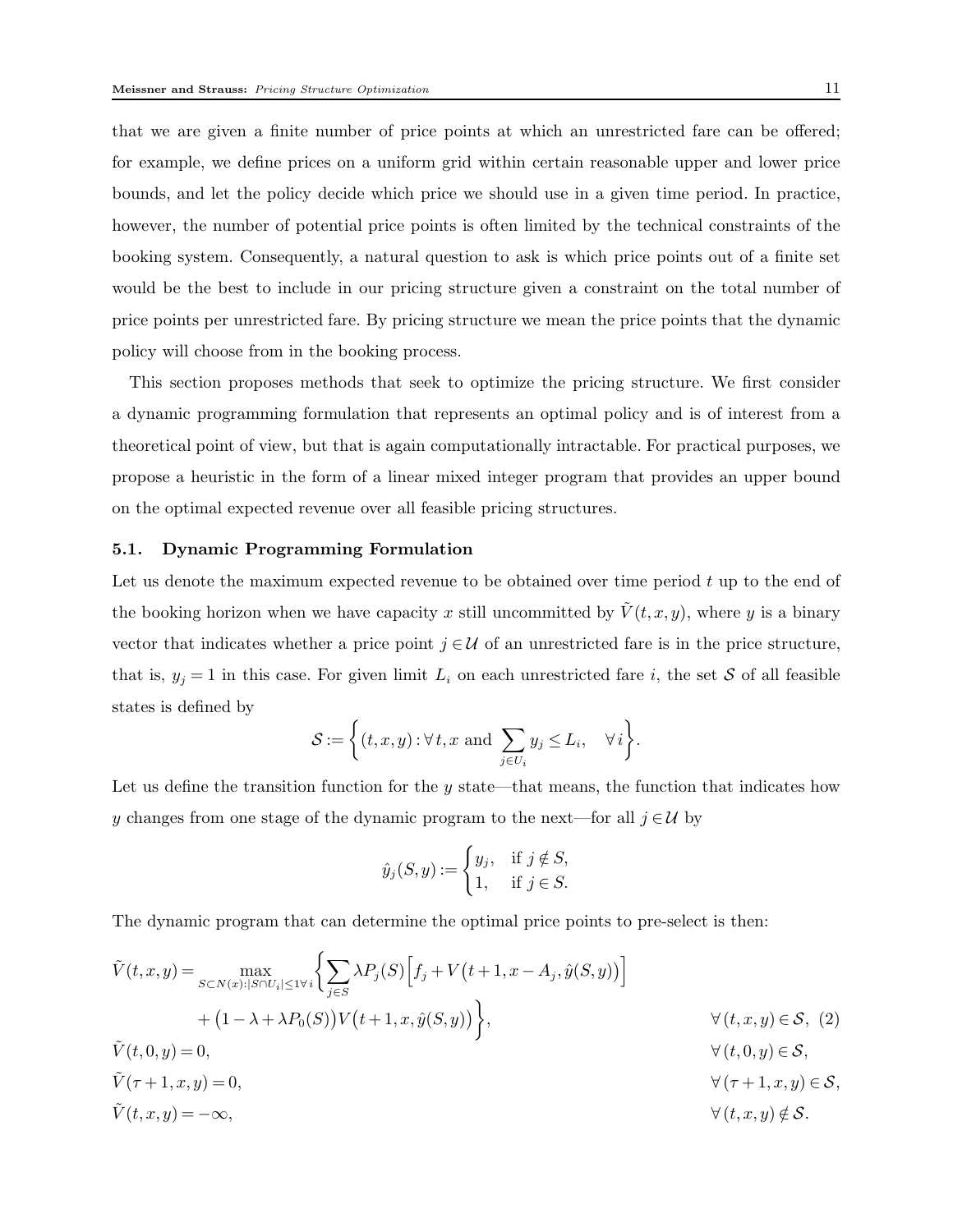We formulate the dynamic program in a more general way in that it is permitted to offer new price points during the time horizon. We could theoretically identify the optimal pre-selected pricing structure by identifying a vector y that maximizes  $\tilde{V}(1, c, y)$  such that, for any unrestricted fare i, we are only using  $L_i$  price points. Direct solution is again computationally intractable. The following Lemma confirms the intuitive result that up-front commitment to specific price points potentially reduces the expected revenue compared to a situation where we only need to commit to price points once we offer them.

**Lemma 1** For any  $y^1$ ,  $y^2 \in \{0,1\}^{|U|}$  with  $y^1 \preceq y^2$ , it holds that

$$
\tilde{V}(t, x, y^1) \ge \tilde{V}(t, x, y^2) \quad \text{for all } t \text{ and } x.
$$

*Proof.* Let  $y^1, y^2 \in \{0,1\}^{|U|}$  with  $y^1 \preceq y^2$ . It is clear from the boundary condition that  $\tilde{V}(t, x, y^1) \ge$  $\tilde{V}(t, x, y^2)$  holds for  $t = \tau + 1$  since the only possible values are either both 0 in the case that  $y^1$  and y<sup>2</sup> are feasible, both  $-\infty$  in case that both are infeasible or  $\tilde{V}(t,x,y^1) = 0$  and  $\tilde{V}(t,x,y^2) = -\infty$  in case that only  $y^2$  is infeasible.

Suppose now  $t \leq \tau$  and the assertion holds for  $t + 1$ . For any offer set S we have  $\hat{y}(S, y^1) \preceq \hat{y}(S, y^2)$ by definition of the transition function  $\hat{y}$ . It follows that

$$
\tilde{V}(t+1,x-A_j,\hat{y}(S,y^1))\geq \tilde{V}(t+1,x-A_j,\hat{y}(S,y^2))
$$

and

$$
\tilde{V}(t+1, x, \hat{y}(S, y^1)) \ge \tilde{V}(t+1, x, \hat{y}(S, y^2)).
$$

Using the Bellman equation (2) for  $\tilde{V}(t, x, y^1)$  and exploiting the latter inequalities yields the desired result.  $\Box$ 

Essentially, by fixing the price points at the outset we restrict our pricing flexibility over the remaining time horizon. The result indicates that it would be beneficial for the firm to re-optimize their price structure to account for the demand information that has become available in the meantime. While it might not be possible to implement more than a certain number of price points in a booking system, it might be possible to change the price points available in the system at least once or twice during the booking horizon.

#### 5.2. Linear Programming Approach

The main idea for the construction of a heuristic to tackle the dynamic program (2) is that the objective of CDLP is an upper bound on the optimal expected revenue for a fixed pricing structure, and therefore can be used as a measure of its quality. Though we do not know how close the bound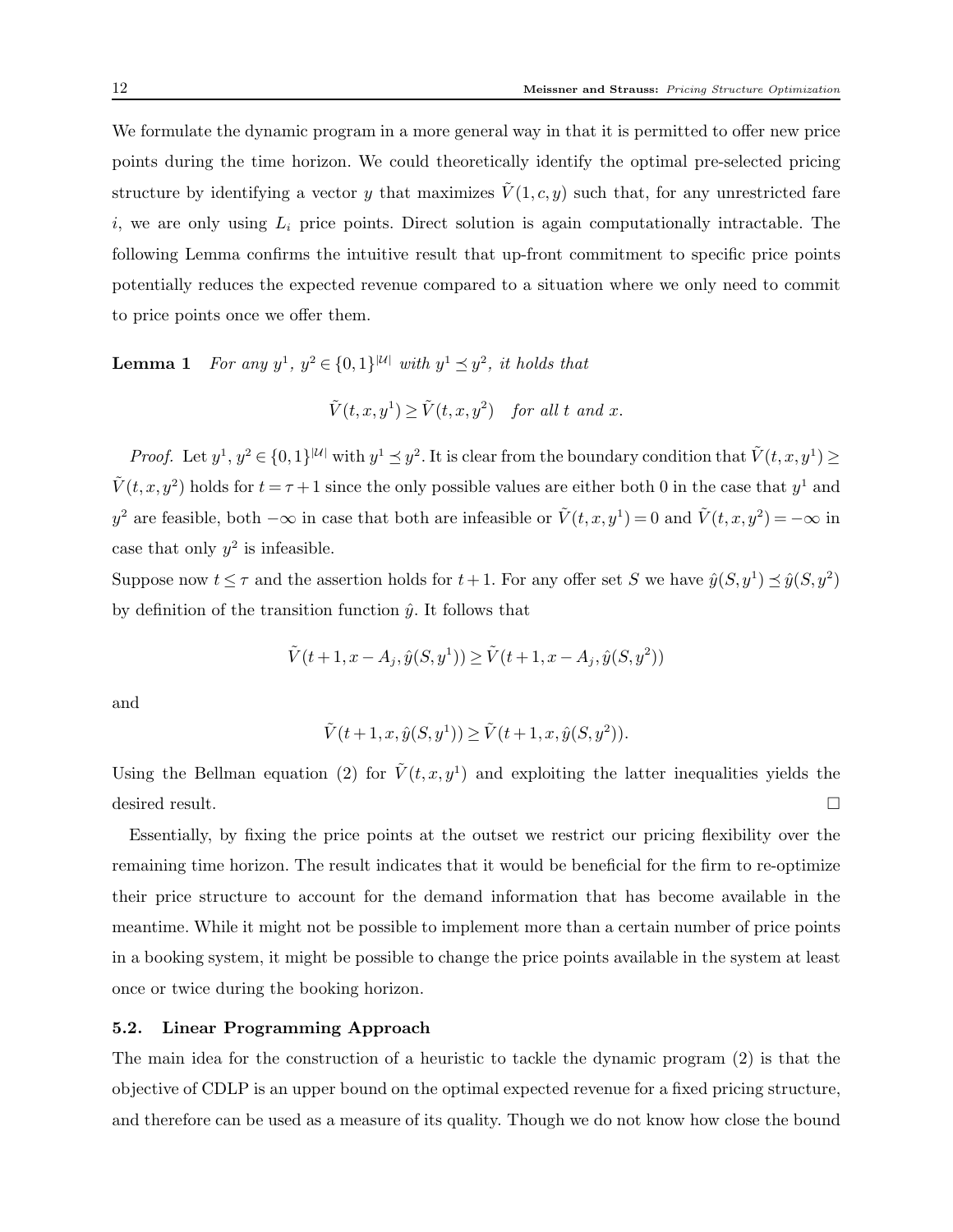is to the optimal value, we still can expect from numerical observations that an increase in the bound reflects an increase in optimal expected revenue. Essentially, we maximize this upper bound over all feasible price point combinations. This idea gives rise to the following linear mixed integer program, where  $\mathcal{N} := \{ S \subset N : |S \cap U_i| \leq 1, \forall i \}.$ 

$$
\textbf{(MIP)} \quad \max_{t,z} \sum_{S \in \mathcal{N}} \lambda R(S)t(S) \tag{3}
$$

$$
\sum_{S \subset \mathcal{N}} t(S) = \tau,\tag{4}
$$

$$
\sum_{S \in \mathcal{N}}^{S \in \mathcal{N}} \lambda Q(S)t(S) \le c,\tag{5}
$$

$$
\sum_{j \in U_k} z_j = L_i, \qquad \forall i,
$$
\n(6)

$$
\sum_{S \in \mathcal{N}: j \in S} t(S) \le \tau z_j, \qquad \forall j \in \mathcal{U}, \qquad (7)
$$

$$
z_j \in \{0, 1\}, \qquad \forall j \in \mathcal{U}, \qquad (8)
$$

$$
t(S) \ge 0, \qquad \forall S \in \mathcal{N}.
$$
 (9)

The linear program  $(3)$ – $(5)$ ,  $(9)$  is identical to the original CDLP. We introduced an additional binary variable  $z_j$  for every price point  $j \in \mathcal{U}$  of any unrestricted fare which indicates whether j is added to the pricing structure or not. Constraint (6) forces the total number of used price points to be equal to the prescribed limit for the corresponding unrestricted fare  $i$ , and constraints  $(7)$ ensure that  $z_j = 1$  as soon as price point j is being used for any positive amount of time; note that  $\sum_{S \subset \mathcal{N}: j \in S} t(S)$  represents the overall time that j is offered throughout the booking horizon.

We propose to solve (**MIP**) by column generation for (mixed) integer programming. We use a column pricing problem that identifies a new improving column based on dual variables obtained from the restricted master problem (RMP). Initially generating  $L_i$  columns corresponding to  $z_j$ for some  $j \in U_i$ , along with the column corresponding to  $t(\emptyset)$ , ensures a feasible starting point. There are many possible ways of solving (MIP), for example, branch and price strategies as described in Barnhart et al. (1998). We use a heuristic approach that involves first solving the linear programming relaxation of the initial RMP via column generation; details of the approach used in our numerical experiments are given in Section 5.3.

Let us have a closer look at the column pricing problem: we consider the dual of the relaxation of  $(MIP)$  and derive the reduced cost formula for the column corresponding to  $t(S)$ ; generating columns corresponding to  $z_i$  can be done analogously. In our experiments, we generate all columns belonging to the variables  $z_j$  at the outset so that we focus only on generating the  $t(S)$  columns.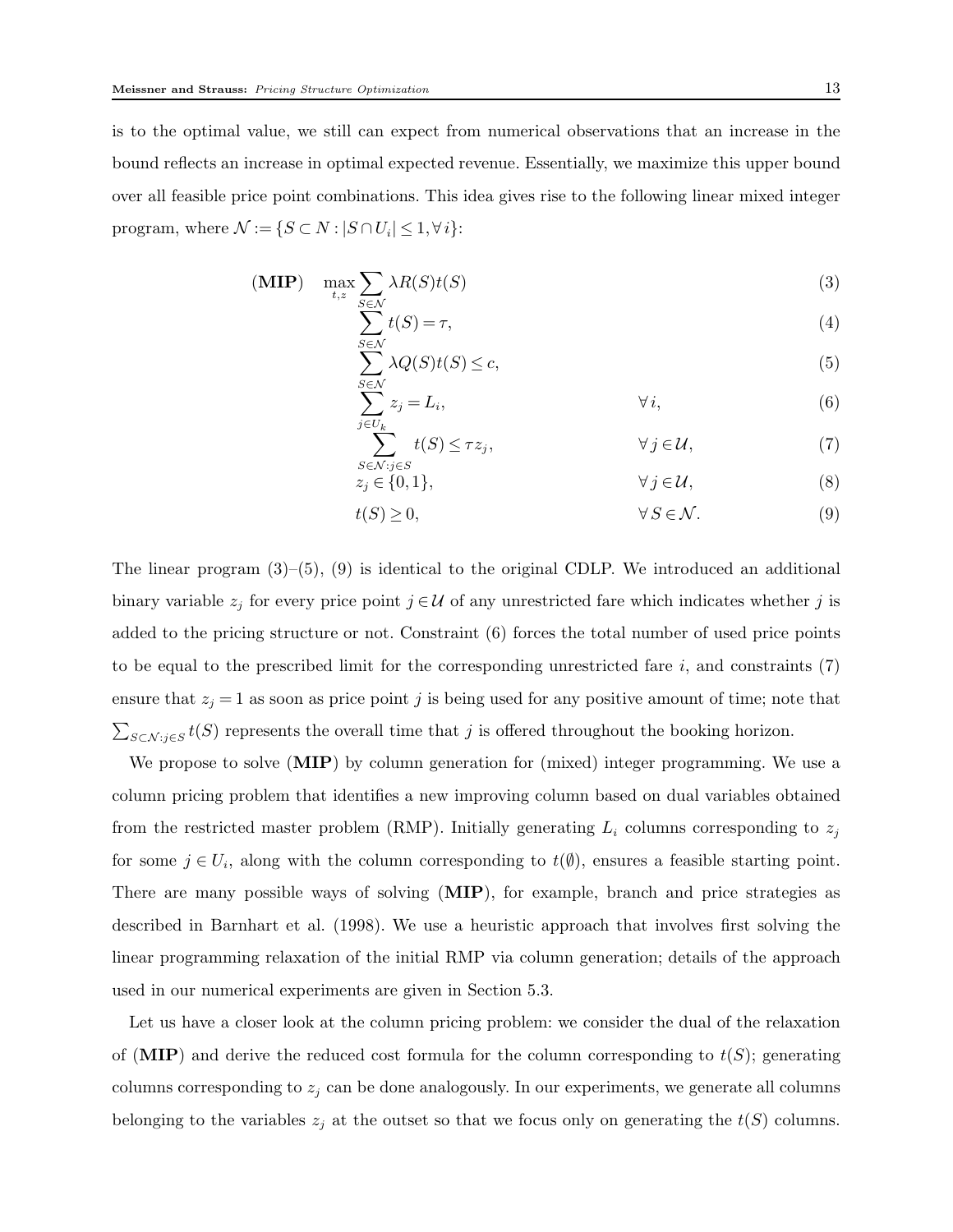We associate Lagrangian multipliers  $\sigma$ ,  $\pi_i$ ,  $\mu_i$ ,  $\xi_j$  and  $o_j$  with the constraints (4), (5), (6), (7) and  $z_j \leq 1$  for all j. The dual is given by

$$
\min_{\sigma,\pi,\mu,\xi,o} \tau \sigma + c^T \pi + L^T \mu + \sum_{j \in U_i \forall i} o_j
$$
\n
$$
\lambda Q(S)^T \pi + \sigma + \sum_{j \in U_i \forall i} \xi_j \mathbf{1}_{\{j \in S\}} \ge \lambda R(S),
$$
\n
$$
\mu_k - \tau \xi_j + o_j \ge 0,
$$
\n
$$
\sigma, \mu \text{ free}, \pi, \xi, o \ge 0.
$$
\nwhere  $\pi \in \mathbb{R}, \xi, o \ge 0$ .

For any  $S \in \mathcal{N}$ , the reduced cost of the column corresponding to  $t(S)$  is therefore

$$
\lambda R(S) - \lambda Q(S)^{T} \pi - \sigma - \sum_{j \in U_i \forall i} \xi_j \mathbf{1}_{\{j \in S\}}.
$$

Starting from a pool of columns, we would like to know which column next to generate and to add to the master problem. We select them in a greedy fashion by maximizing the reduced cost over all feasible offer sets, that is

$$
\max_{u \in \{0,1\}^n} \sum_{j \in \mathcal{U}} \left[ \left( f_j - A_j^T \pi \right) \lambda P_j(u) - \xi_j u_j \right] + \sum_{j \in \mathcal{R}} \left( f_j - A_j^T \pi \right) \lambda P_j(u) - \sigma
$$
\n
$$
\sum_{j \in U_i} u_j \le 1, \qquad \forall i. \tag{10}
$$

Constraints (10) ensure that each unrestricted fare can be offered at most at one price point; remember that this restriction was previously expressed by  $S \in \mathcal{N}$ . The term  $\lambda P_j(u)$  stands for the probability that a customer arrives and purchases product j if we offer products as indicated by the binary vector  $u$ , and is given by

$$
\lambda P_j(u) = \sum_l \lambda_l \frac{v_{lj} u_j}{\sum_{\iota \in C_l} v_{l\iota} u_{\iota} + v_{l0}},
$$

as discussed earlier.

This column pricing problem can be reformulated as a mixed integer linear program or approximately solved by using a greedy heuristic, as done for the CDLP by Miranda Bront et al. (2009) in the presence of overlapping consideration sets.

An interesting feature of our approach is that it yields an estimate of the value of a price point in the form of the Lagrangian multipliers  $\xi_j$  corresponding to the constraints (7). Suppose we have an optimal solution  $(t, z)$  to (MIP), and  $z_j = 0$  for some j. If  $\xi_j > 0$ , increasing the right-hand side of the constraint  $(7)$  by one time unit would enable us to offer price point j for one time period and increase our revenue by  $\xi_j$ . Therefore, we can interpret  $\xi_j$  as the marginal value of a price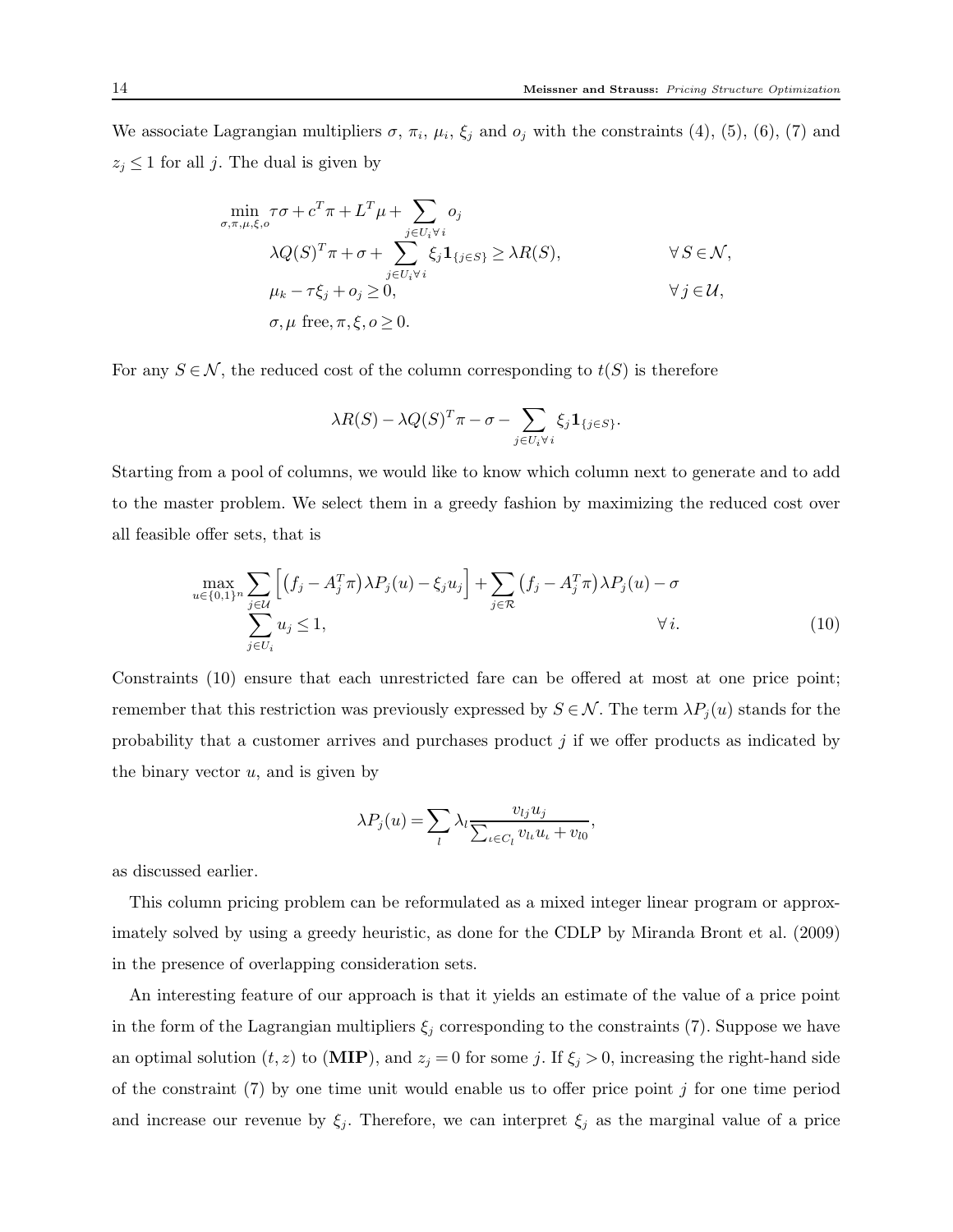point with respect to time. We can also state an upper bound for the value of having the limit on the number of price points of an unrestricted fare relaxed by 1: The dual value  $\mu_i$  of constraint (6) gives us the increase in revenue due to this enhanced flexibility, however, it is an upper bound and not the exact value of revenue increase because we consider the relaxed linear program.

So far, we assumed arrivals and customer preferences to be time-homogeneous. In reality, however, time-dependent purchase behavior has a great impact on which prices to offer. As indicated earlier, we can approach this more general situation by dividing the booking horizon into sufficiently smaller parts where we can assume time-homogeneity. We illustrate how to optimize the pricing structure in this case with the following example.

**Example 1** For the sake of simplicity, suppose arrivals and preferences are homogenous throughout the first three quarters of the time horizon and then only change once, that is, we have Poisson processes with rates  $\lambda_1$  and  $\lambda_2$  for the first and second part of the booking horizon, respectively. Likewise, expected revenue  $R_1(S)$  and expected resource consumption  $Q_1(S)$  change to  $R_2(S)$  and  $Q_2(S)$  at time period  $(3/4)\tau$ . The mixed integer linear problem is then:

$$
\max_{t,z} \sum_{S \in \mathcal{N}} \left[ \lambda_1 R_1(S) t_1(S) + \lambda_2 R_2(S) t_2(S) \right]
$$
\n
$$
\sum_{S \in \mathcal{N}} t_1(S) = \frac{3}{4}\tau,
$$
\n
$$
\sum_{S \in \mathcal{N}} t_2(S) = \frac{1}{4}\tau,
$$
\n
$$
\sum_{S \in \mathcal{N}} \lambda_1 Q_1(S) t_1(S) \le c,
$$
\n
$$
\sum_{S \in \mathcal{N}} \lambda_2 Q_2(S) t_2(S) \le c - \sum_{S \in \mathcal{N}} \lambda_1 Q_1(S) t_1(S),
$$
\n
$$
\sum_{S \in \mathcal{N}} z_j = L_i
$$
\n
$$
\sum_{S \in \mathcal{N}: j \in S} (t_1(S) + t_2(S)) \le \tau z_j
$$
\n
$$
z_j \in \{0, 1\}
$$
\n
$$
t_1(S), t_2(S) \ge 0
$$
\n
$$
\forall S \in \mathcal{N}.
$$

Note that this problem is not considerably more difficult to solve than (MIP) because there are only  $m+1$  more constraints—the additional variables are acceptable since we use column generation anyway. In fact, each additional division of a homogeneous time interval will result in additional  $m+1$  constraints. We conclude that incorporating time-dependence is possible, though the more the booking horizon needs to be split up the more run time the computations will require.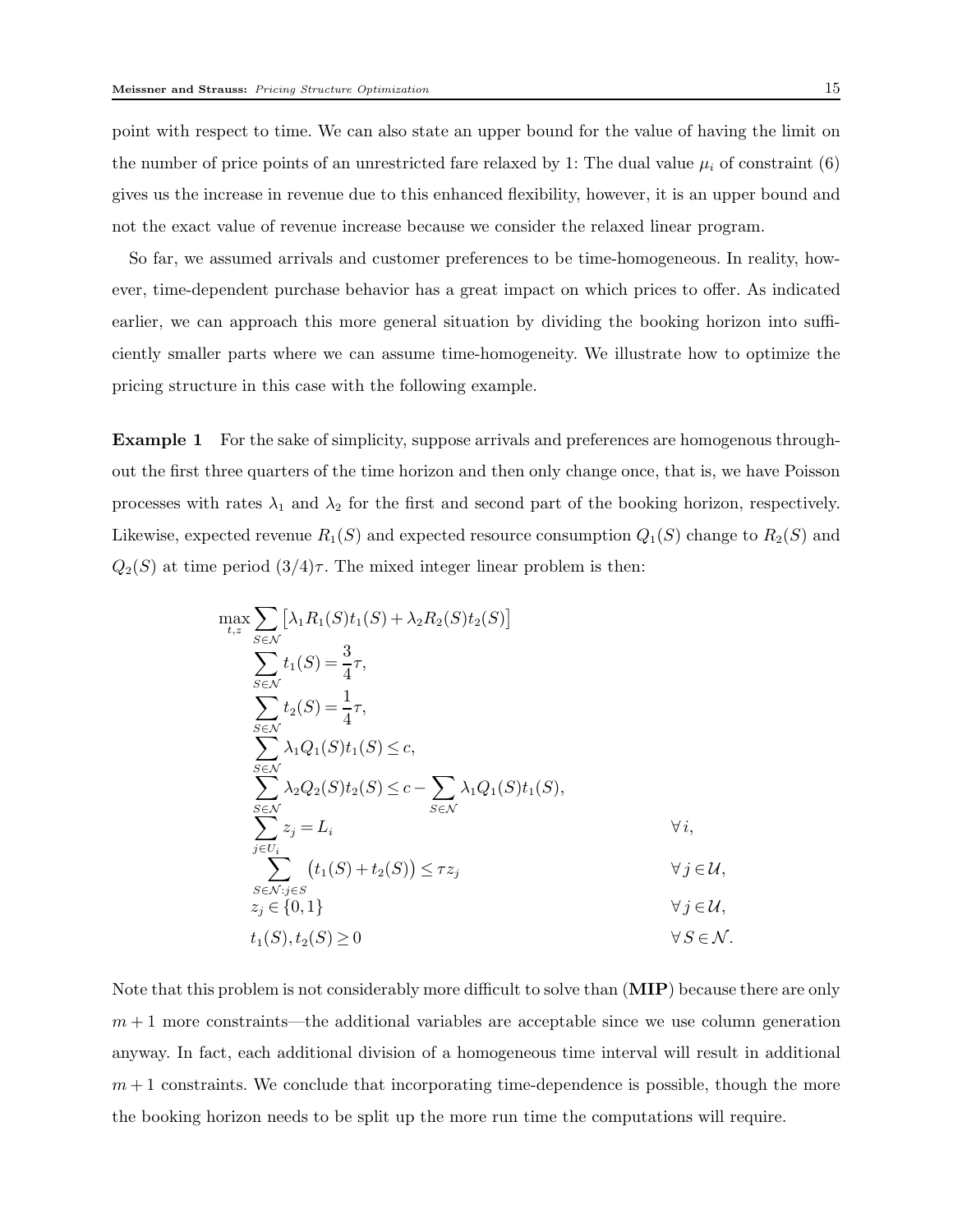#### 5.3. Numerical Results

In this section, we are more interested in how to choose a good pricing structure than how to construct a good policy because the latter has been discussed in the recent literature already; note that any policy based on MNL with overlapping consideration sets can be easily adapted to mixed restricted / unrestricted fare environments. Therefore, we fix the policy and investigate the impact of altering the pricing structure. We use the dynamic programming decomposition policy D-CDLP of Liu and van Ryzin (2008) for all simulations because it is a currently used benchmark. Recently, other policies have been proposed that can achieve higher revenues at higher computational expense, see, for example, Zhang and Adelman (2009), Kunnumkal and Topaloglu (2008), Zhang (2009) or TISA as presented in [Meissner](http://www.meiss.com/) and Strauss (2009). These approaches can be combined with our pricing method with accordingly improved revenue results.

We test our new method for pricing structure optimization in mixed fare environments under the D-CDLP policy on several problem instances that shall illustrate the method's performance with respect to quality and run-time. By quality we refer to the percentage improvement of mean revenue due to pre-committing to the pricing structure derived from (MIP), as opposed to simply choosing the number of allowed price points on an uniform grid over the prescribed price interval. The latter, trivial choice is our benchmark method of choosing a pricing structure. The run-time required to solve (MIP) calls for an investigation since we face a mixed integer program with a number of columns that increases exponentially with the number of products.

All computations for solving (MIP) were done in MATLAB with CPLEX 11.2 using the TOMLAB interface on a 3GHz PC. In order to solve (MIP) for a given problem scenario, we generate the columns corresponding to  $z_j$  for all  $j \in \mathcal{U}$ ,  $t(\emptyset)$ , and  $t(\{j\})$  for all  $j \in N$  to form the initial restricted master problem (RMP). Next, we solve the linear programming relaxation of this initial RMP and use the resulting dual values to generate a new improving column. We add the column, re-solve the linear program and repeat the process until no more improving columns can be found (we stop when maximal reduced cost is less than 10<sup>−</sup><sup>4</sup> ). The optimal objective value of this final RMP represents an upper bound on the optimal objective of (MIP). At this point, we reintroduce the constraints " $z_j$  integer" for all  $j \in \mathcal{U}$  to the RMP, and solve it with CPLEX 11.2. We obtain a feasible mixed integer solution whose objective forms a lower bound on the optimal objective value of (MIP). We denote the percentage difference between this upper and lower bound as sub-optimality gap. This heuristic works very well for our examples, in fact, optimality is reached in most cases. For considerably larger networks, a heuristic similar to the one in Miranda Bront et al. (2009) should be used for the column pricing to reduce the run time.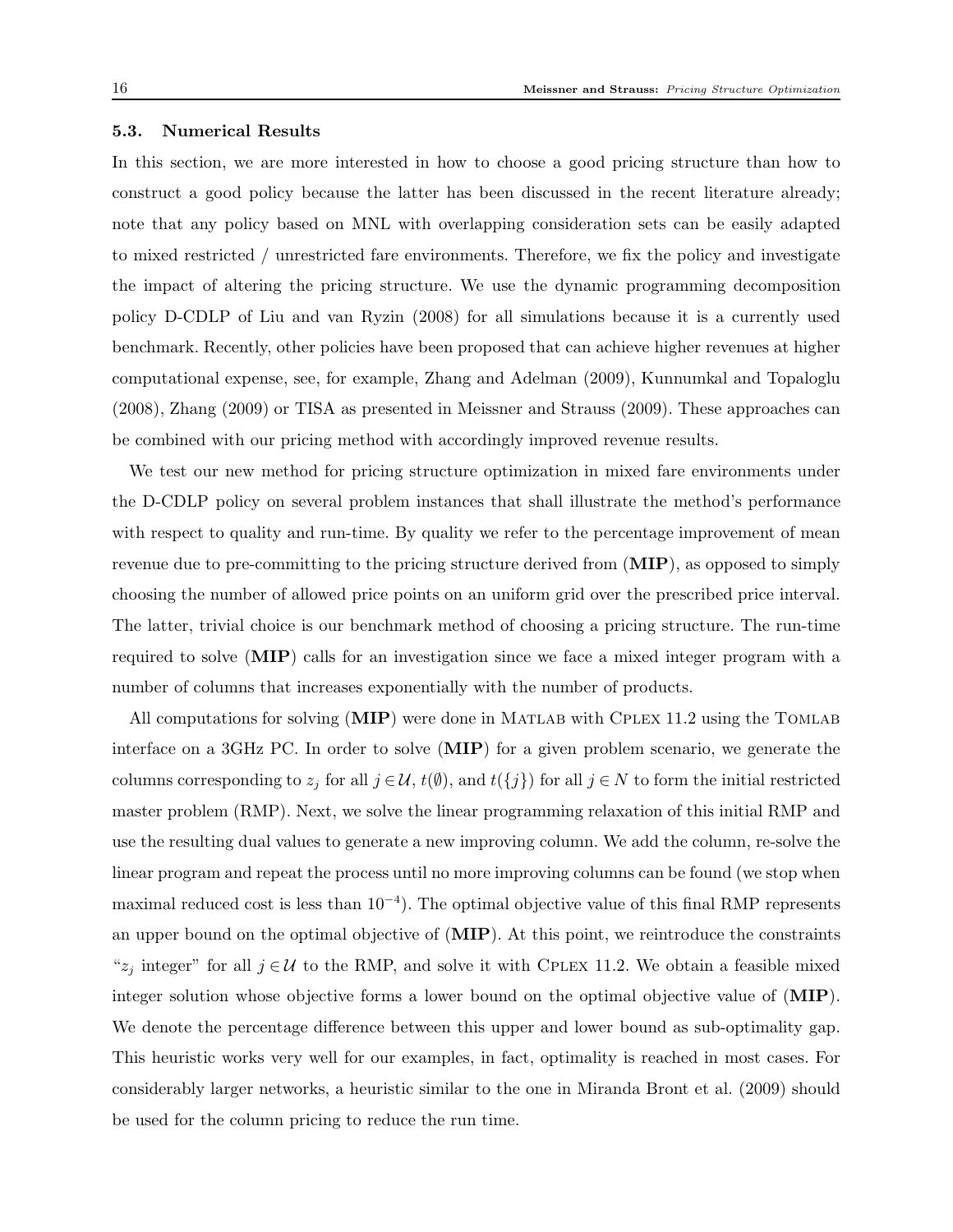We test the pricing structure optimization on two network examples. The first one is sufficiently small such that we can identify the optimal pricing structures, the second is a hub and spoke network that counts among the largest test cases considered in recent work in the related fields, see, for example, Miranda Bront et al. (2009) or Chaneton and Vulcano (2009).



Figure 1 Small network example.

**5.3.1.** Small Network Example We first test the quality of price selection via (MIP) on a network with two flights only, as depicted in Figure 1. It is small enough to allow us to run simulations for each feasible price combination, so that we can identify the optimal pricing structure by full enumeration. In this example, we assume that the firm offers an unrestricted fare U for short-haul (direct) flights and traditional fares for the long-haul (connecting) traffic with fare classes Y, M and Q. For both direct flights we have five potential price points; however, we assume that we are limited to only three price points each that may form our price structure. Each origindestination combination has two segments associated with it, one with high and the other with low price sensitivity. Restrictions on the traditional fares effectively fence off the lower fares for the connecting traffic, however, on the direct flights business customers are able to buy down, resulting in overlapping segments. We summarize the product and segment definitions in Table 1 and 2. In the following, when we refer to a price point  $j = 3$ , for example, we mean the price point that is described by the virtual product 3 in Table 1. The capacity of leg 1 and 2 is 50 and 70, respectively, and we consider a time horizon of 1000 time periods.

For each direct flight, there are  $5!/(2!3!) = 10$  possible sets with three price points, so totally 100 price combinations in the network (note that restricted fares are always included in the pricing structure). We do not need to consider subsets with less than three price points per direct flight since we may choose never to offer an unrestricted fare at a certain price point. For each of the 100 pricing structures, we run simulations using the dynamic programming decomposition policy D-CDLP based on CDLP's dual values of the capacity constraints to obtain a close approximation of the optimal expected revenue. The simulation is stopped once the relative error is less than 0.7% with 95% confidence, which is usually reached after about 200 simulations of the booking process for this problem. We report the results in Figure 2. They demonstrate that the upper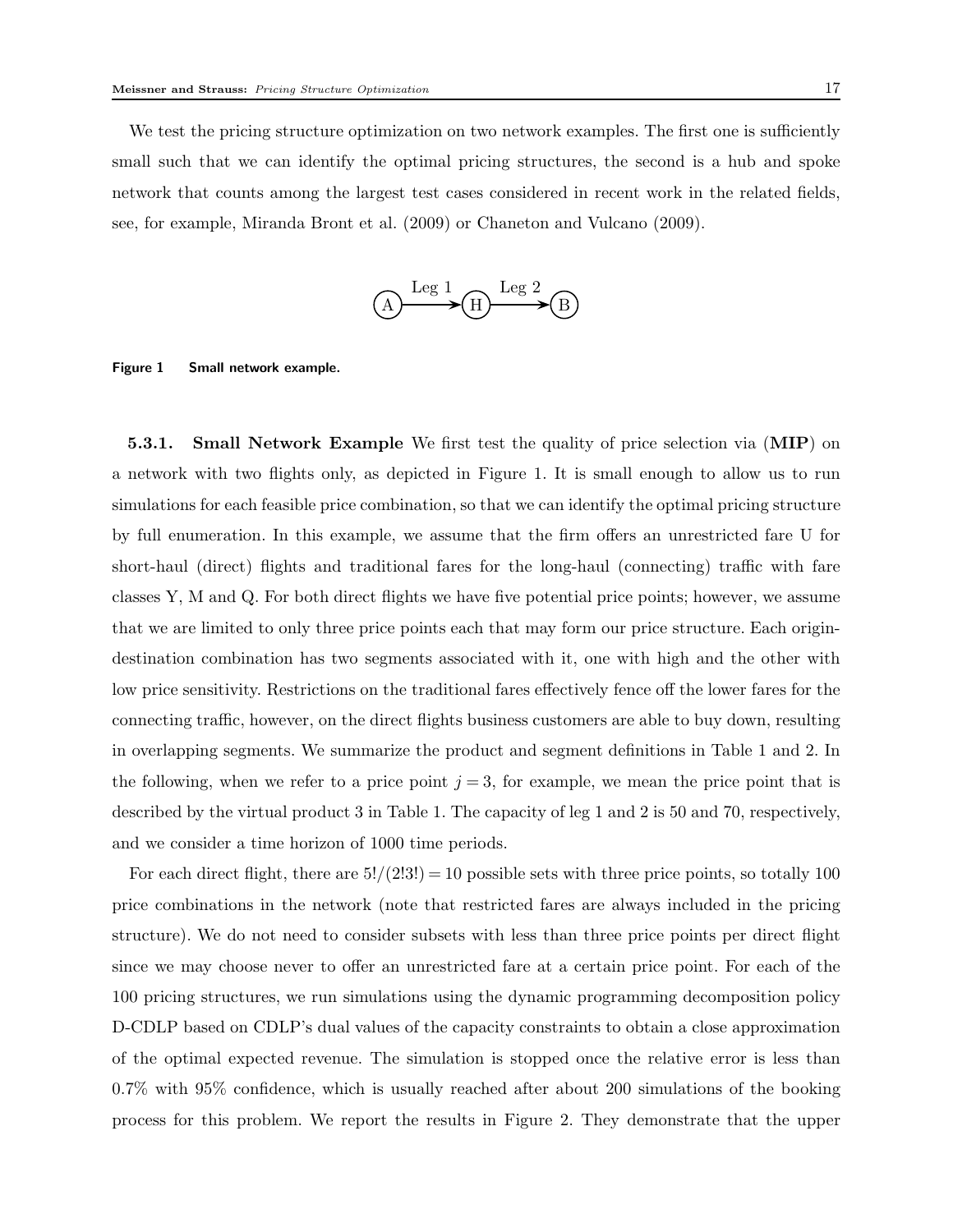|                | Product Resources | OD                   | Class | Fare |
|----------------|-------------------|----------------------|-------|------|
| 1              | 1                 | $A \rightarrow H$    | U     | 100  |
| $\overline{2}$ | 1                 | ,,                   | U     | 120  |
| 3              | 1                 | ,,                   | U     | 140  |
| 4              | 1                 | ,,                   | U     | 160  |
| 5              | 1                 | ,,                   | U     | 180  |
| 6              | 2                 | H<br>$\rightarrow$ B | U     | 100  |
| 7              | $\overline{2}$    | ,,                   | U     | 120  |
| 8              | $\overline{2}$    | ,,                   | U     | 140  |
| 9              | $\overline{2}$    | ,,                   | U     | 160  |
| 10             | $\overline{2}$    | ,,                   | U     | 180  |
| 11             | 1,2               | $\rightarrow$ B<br>А | Q     | 300  |
| 12             | $^{1,2}$          | ,,                   | М     | 350  |
| 13             | 1,2               | ,,                   | Y     | 500  |
|                |                   |                      |       |      |

Table 1 Product definitions for Small Network Example. "Resources" indicates the resources which the respective product utilizes.

| Segment                                                 | Consideration set Pref. vector $\lambda_l$ (%) $v_{l0}$ |             |    |    |
|---------------------------------------------------------|---------------------------------------------------------|-------------|----|----|
| 1 A $\rightarrow$ H, high price sensitivity $\{1,2,3\}$ |                                                         | [6, 4, 2]   |    | 10 |
| 2 A $\rightarrow$ H, low price sensitivity {1,2,3,4,5}  |                                                         | [5,4,3,2,1] | 6  | 10 |
| 3 H $\rightarrow$ B, high price sensitivity             | ${6,7,8}$                                               | [6,4,2]     | T. | 10 |
| 4 H $\rightarrow$ B, low price sensitivity              | $\{6,7,8,9,10\}$                                        | [5,4,3,2,1] |    | 10 |
| 5 A $\rightarrow$ B, high price sensitivity             | ${11,12}$                                               | [5,3]       |    | 10 |
| 6 A $\rightarrow$ B, low price sensitivity              | $\{13\}$                                                | 5           |    | 10 |

Table 2 Segments, consideration sets, preference values and arrival rates for Small Network Example.

bound provided by the CDLP can reflect the relative behavior of the simulated mean revenue very well. This is encouraging because (MIP) essentially maximizes CDLP over all potential price combinations subject to the price point limits. For this network our method proposes to use price points  $\{1,3,5\}$  for leg 1 and  $\{6,7,8\}$  for leg 2. When looking up the 18 price combinations that maximize the simulated mean revenue (listed in Table 3), we observe that this pricing structure is among them. Therefore, in this simple example, an optimal pricing structure has been identified. The corresponding mean revenue is 1.7% higher than choosing price points on a uniform grid (that is, {1,3,5} on leg 1 and {6,8,10} on leg 2).

5.3.2. Hub & Spoke Network Our second network example is considerably larger, though still small in comparison to realistic network instances. This is because testing choice-based network RM optimization is considerably more computationally involved than under independent demand. However, the Hub & Spoke network corresponds to the largest network example of some recent publications including Miranda Bront et al. (2009). We solve (MIP) with our heuristic approach for different scenarios with respect to network capacity and number of price points, and analyze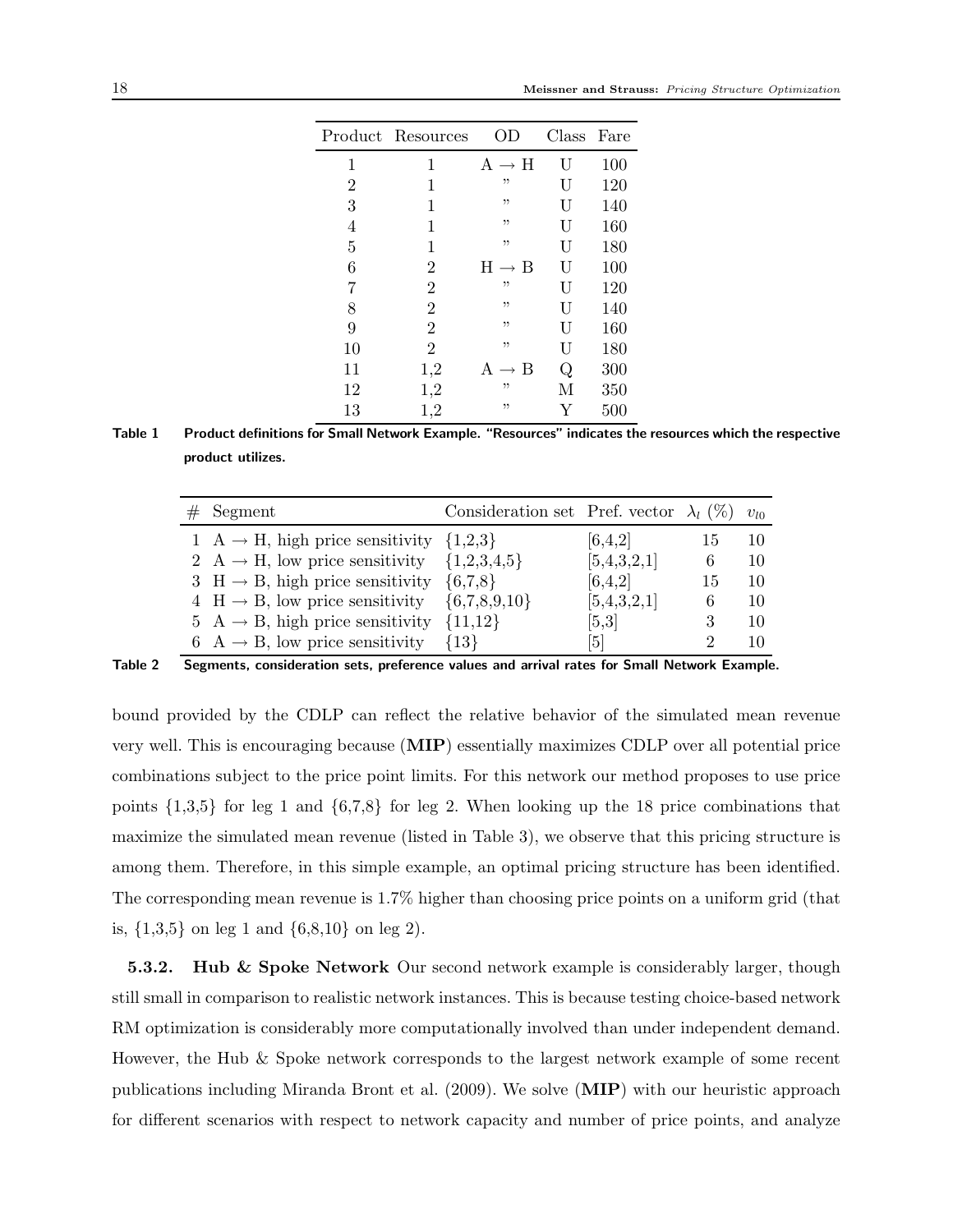| Pricing Structure $#$ |                | Leg <sub>1</sub> |                |   | Leg 2 |                  |
|-----------------------|----------------|------------------|----------------|---|-------|------------------|
| 1                     | 1              | $\overline{2}$   | 3              | 6 | 7     | 8                |
| $\overline{2}$        | 1              | $\overline{2}$   | 3              | 7 | 8     | 9                |
| 3                     | 1              | $\overline{2}$   | 3              | 7 | 8     | 10               |
| $\overline{4}$        | 1              | 3                | $\overline{4}$ | 6 | 7     | 8                |
| $\overline{5}$        | 1              | 3                | $\overline{4}$ | 7 | 8     | 9                |
| 6                     | 1              | 3                | $\overline{4}$ | 7 | 8     | 10               |
| 7                     | $\overline{2}$ | 3                | $\overline{4}$ | 6 | 7     | 8                |
| 8                     | $\overline{2}$ | 3                | $\overline{4}$ | 7 | 8     | $\boldsymbol{9}$ |
| 9                     | $\overline{2}$ | 3                | $\overline{4}$ | 7 | 8     | 10               |
| 10                    | 1              | 3                | $\overline{5}$ | 6 | 7     | 8                |
| 11                    | 1              | 3                | $\overline{5}$ | 7 | 8     | 9                |
| 12                    | 1              | 3                | $\overline{5}$ | 7 | 8     | 10               |
| 13                    | $\overline{2}$ | 3                | $\overline{5}$ | 6 | 7     | 8                |
| 14                    | $\overline{2}$ | 3                | $\overline{5}$ | 7 | 8     | 9                |
| 15                    | $\overline{2}$ | 3                | $\overline{5}$ | 7 | 8     | 10               |
| 16                    | 3              | 4                | $\overline{5}$ | 6 | 7     | 8                |
| 17                    | 3              | 4                | $\overline{5}$ | 7 | 8     | 9                |
| 18                    | 3              | $\overline{4}$   | $\overline{5}$ | 7 | 8     | 10               |
|                       |                |                  |                |   |       |                  |

Table 3 List of all pricing structures that maximize simulated mean revenue. The restricted products are always in the structure and therefore have been omitted. Structure 10 is the one identified by (MIP).

| Segment                | Prices               | Preferences |
|------------------------|----------------------|-------------|
| <b>ATLBOS/BOSATL H</b> | [310, 290, 95, 69]   | [6,7,9,10]  |
| ATLBOS/BOSATL L        | [95, 69]             | [8,10]      |
| ATLLAX/LAXATL H        | [455, 391, 142, 122] | [5,6,9,10]  |
| ATLLAX/LAXATL L        | [142, 122]           | [9,10]      |
| ATLMIA/MIAATL H        | [280, 209, 94, 59]   | [5,5,10,10] |
| ATLMIA/MIAATL L        | [94, 59]             | [8,10]      |
| ATLSAV/SAVATL H        | [159, 140, 64, 49]   | [4,5,8,9]   |
| ATLSAV/SAVATL L        | [64, 49]             | [7,10]      |

Table 4 Preference values at given prices that were used for inter- or extrapolation over the respective uniform price grid.

run time and sub-optimality gaps. For each scenario, we evaluate the resulting pricing structure by means of simulation and compare them to the benchmark method.

Solving (MIP) is not a trivial task since it is a mixed integer program with  $1 + 2m + |\mathcal{U}|$ constraints and an exponentially growing number of variables, where  $m$  is the number of flight legs and  $|\mathcal{U}|$  is the total number of price points in the network belonging to unrestricted fares. We assume that there is exactly one unrestricted fare for each direct flight that is to be priced at one out of p price points, giving a total of  $|U| = mp$  price points, while the airline can maintain restrictions on connecting traffic.

The Hub & Spoke Network example consists of eight flights as depicted in Figure 3, each with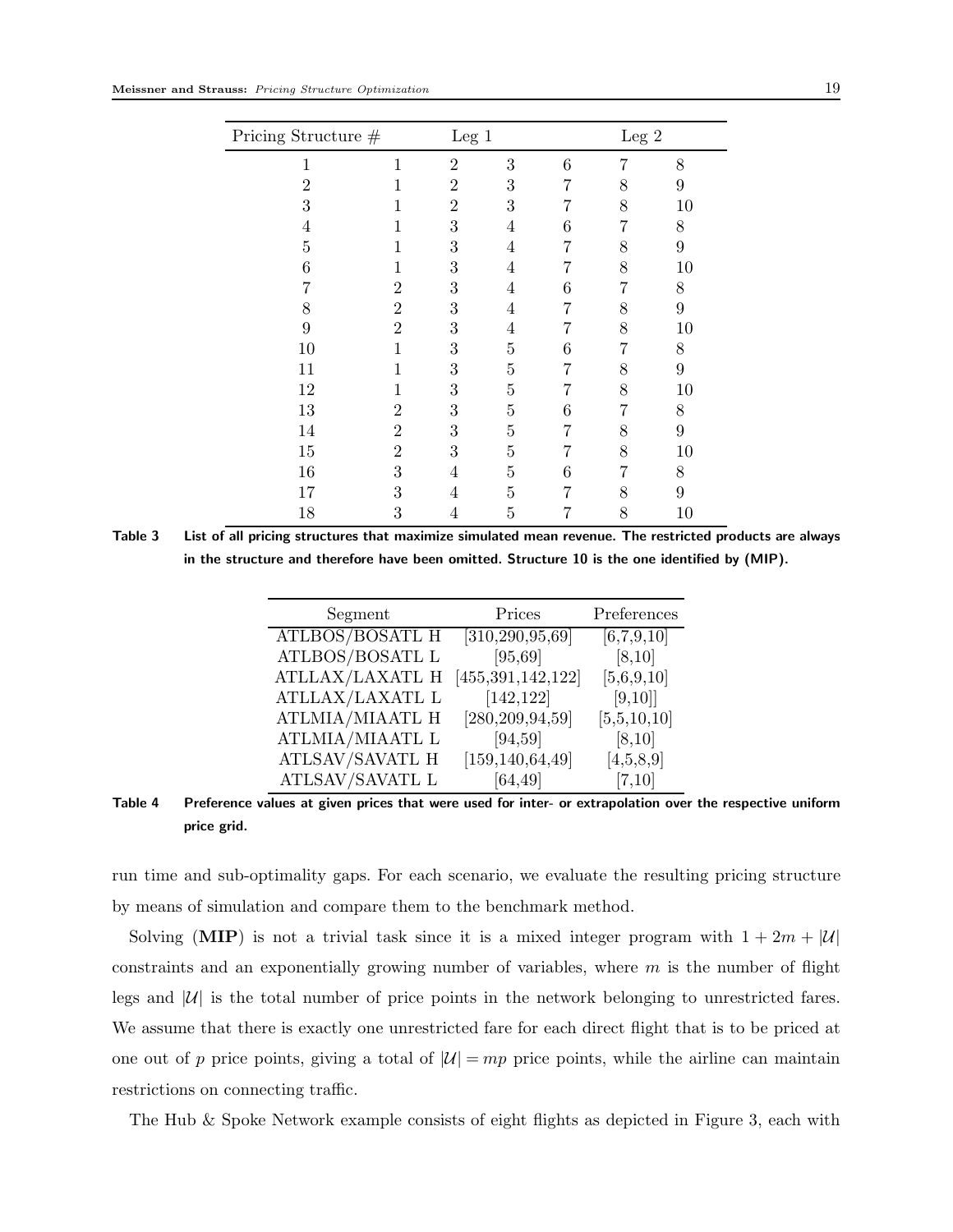

Figure 2 CDLP-based upper bounds on optimal expected revenue and simulated mean revenue results for each of the 100 possible pricing structures with three price points. Simulations used D-CDLP policy. Results indicate that maximising the upper bound over all pricing structures can identify good ones.

| O-D Market    | Legs              |     |         |                     |     |            |
|---------------|-------------------|-----|---------|---------------------|-----|------------|
|               |                   | Y   | M       | B                   | Q   | U          |
| BOSLAX/LAXBOS | $4,2/1,3$ 575 380 |     |         | 159                 | 139 |            |
| BOSMIA/MIABOS | 4,7/8,3           |     | 403 314 | 124                 | 89  |            |
| BOSSAV/SAVBOS | $4,5/6,3$ 319 250 |     |         | 109                 | 69  |            |
| LAXMIA/MIALAX | 1,7/8,2 477 239   |     |         | 139                 | 119 |            |
| LAXSAV/SAVLAX | 1,5/6,2           | 502 | 450     | 154                 | 134 |            |
| MIASAV/SAVMIA | 8,5/6,7           |     | 226 168 | 84                  | 59  |            |
| ATLBOS/BOSATL | 3/4               |     |         | $\omega_{\rm{max}}$ |     | [69, 310]  |
| ATLLAX/LAXATL | 2/1               |     |         | $\sim 10^{-10}$     |     | [122, 455] |
| ATLMIA/MIAATL | 7/8               |     |         |                     |     | [59, 280]  |
| ATLSAV/SAVATL | 5/6               |     |         |                     |     | [49, 159]  |

Table 5 Product definitions for the Hub & Spoke Network Example.

capacity 200 that we scale up or down with a parameter

$$
\alpha \in \{0.6, 0.8, 1, 1.2\}
$$

to account for different load factors. Products are defined in Table 5 in the appendix: There are 48 restricted fares for connecting traffic, and one unrestricted fare for each direct flight. For example,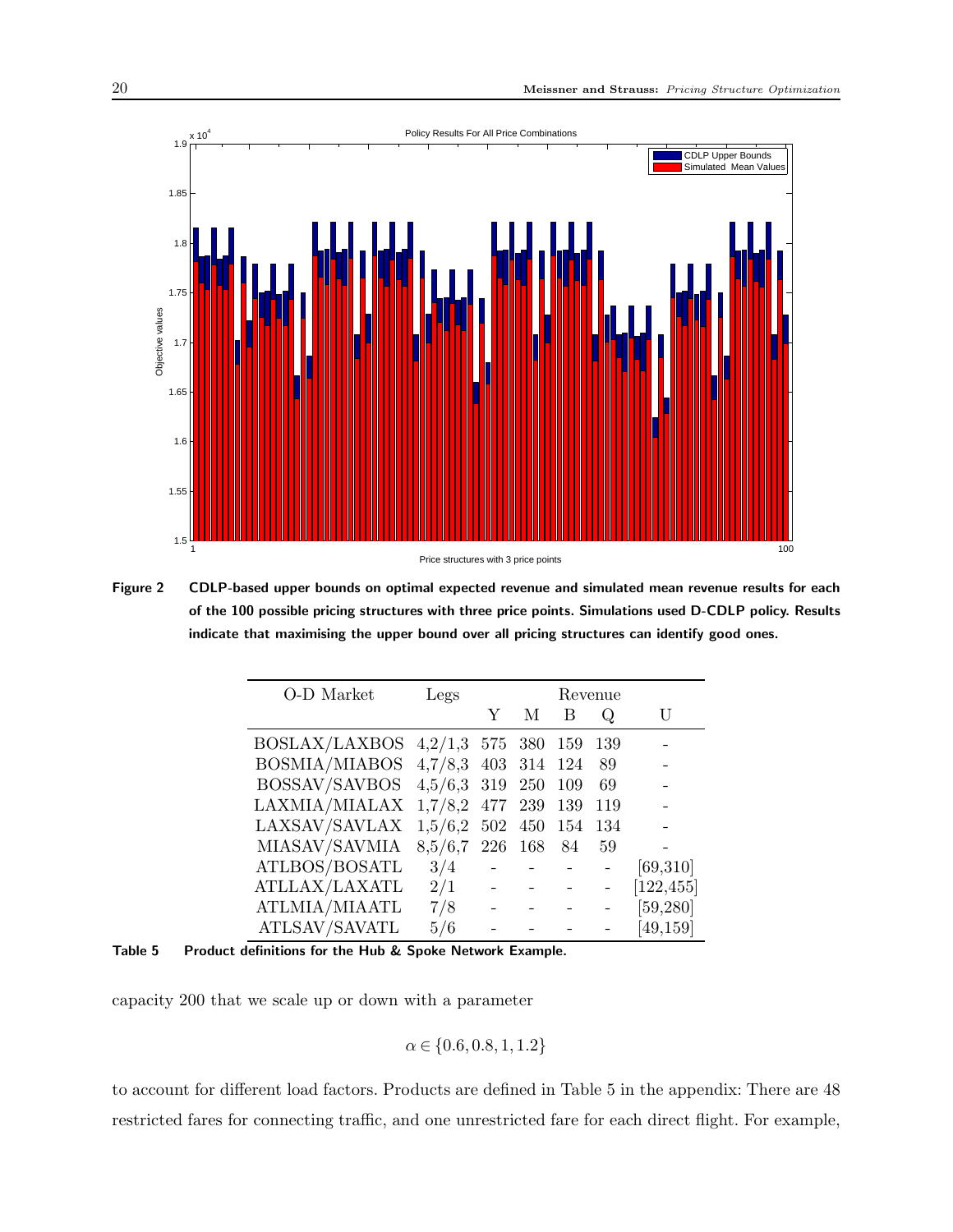| Segment             | $C_{l}$                  | $v_l$           | $\lambda_l$ |
|---------------------|--------------------------|-----------------|-------------|
| <b>BOSLAX H</b>     | ${1,2,3,4}$              | $\{5,5,7,10\}$  | 0.01        |
| BOSLAX <sub>L</sub> | $\{3,4\}$                | ${9.10}$        | 0.032       |
| <b>LAXBOS H</b>     | ${5,6,7,8}$              | ${5,5,7,10}$    | 0.01        |
| <b>LAXBOS L</b>     | $\{7,8\}$                | $\{9,10\}$      | 0.032       |
| <b>BOSMIA H</b>     | $\{9,10,11,12\}$         | $\{6,7,10,10\}$ | 0.008       |
| BOSMIA L            | ${11,12}$                | $\{8,10\}$      | 0.03        |
| MIABOS H            | ${13,14,15,16}$          | ${6,7,10,10}$   | 0.008       |
| MIABOS L            | ${15,16}$                | $\{8,10\}$      | 0.03        |
| <b>BOSSAV H</b>     | ${17,18,19,20}$          | $\{5,6,9,10\}$  | 0.01        |
| <b>BOSSAV L</b>     | ${19,20}$                | $\{8,10\}$      | 0.035       |
| <b>SAVBOS H</b>     | ${21,22,23,24}$          | $\{5,6,9,10\}$  | 0.01        |
| SAVBOS L            | ${23,24}$                | $\{8,10\}$      | 0.035       |
| LAXMIA H            | ${25,26,27,28}$          | $\{5,6,10,10\}$ | 0.012       |
| LAXMIA L            | ${27,28}$                | $\{9,10\}$      | 0.028       |
| MIALAX H            | ${29,30,31,32}$          | $\{5,6,10,10\}$ | 0.012       |
| MIALAX <sub>L</sub> | ${31,32}$                | ${9,10}$        | 0.028       |
| <b>LAXSAV H</b>     | ${33,34,35,36}$          | $\{6,7,10,10\}$ | 0.016       |
| <b>LAXSAV L</b>     | ${35,36}$                | ${9,10}$        | 0.03        |
| <b>SAVLAX H</b>     | ${37,38,39,40}$          | ${6,7,10,10}$   | 0.016       |
| SAVLAX <sub>L</sub> | ${39,40}$                | ${9,10}$        | 0.03        |
| MIASAV H            | ${41,42,43,44}$          | $\{6,7,8,10\}$  | 0.01        |
| MIASAV L            | ${43,44}$                | $\{9,10\}$      | 0.025       |
| SAVMIA H            | ${45,46,47,48}$          | $\{6,7,8,10\}$  | 0.01        |
| SAVMIA L            | ${47,48}$                | ${9.10}$        | 0.025       |
| <b>ATLBOS H</b>     | $\{49,\ldots,48+p\}$     | interp          | 0.015       |
| <b>ATLBOS L</b>     | $\{49,\ldots,48+p\}$     | interp          | 0.035       |
| <b>BOSATL H</b>     | $\{49+p,\ldots,48+2p\}$  | interp          | 0.015       |
| BOSATL L            | $\{49+p,\ldots,48+2p\}$  | interp          | 0.035       |
| <b>ATLLAX H</b>     | $\{49+2p,\ldots,48+3p\}$ | interp          | 0.01        |
| <b>ATLLAX L</b>     | $\{49+2p,\ldots,48+3p\}$ | interp          | 0.04        |
| <b>LAXATL H</b>     | $\{49+3p,\ldots,48+4p\}$ | interp          | 0.01        |
| LAXATL L            | $\{49+3p,\ldots,48+4p\}$ | interp          | 0.04        |
| ATLMIA H            | $\{49+4p,\ldots,48+5p\}$ | interp          | 0.012       |
| <b>ATLMIA L</b>     | $\{49+4p,\ldots,48+5p\}$ | interp          | 0.035       |
| MIAATL H            | $\{49+5p,\ldots,48+6p\}$ | interp          | 0.012       |
| MIAATL L            | $\{49+5p,\ldots,48+6p\}$ | interp          | 0.035       |
| ATLSAV H            | $\{49+6p,\ldots,48+7p\}$ | interp          | 0.01        |
| ATLSAV L            | $\{49+6p,\ldots,48+7p\}$ | interp          | 0.03        |
| SAVATL H            | $\{49+7p,\ldots,48+8p\}$ | interp          | 0.01        |
| SAVATL L            | $\{49+7p,\ldots,48+8p\}$ | interp          | 0.03        |

Table 6 Segments, consideration sets, preference values and arrival rates for the Hub & Spoke Network Example.  $p$  is the number of potential price points per leg, interp indicates that the preference values have been inter- or extrapolated based on the data in Table 4. Preference for non-purchase  $v_{l0}$  is 5 for all H segments, and 10 for all L segments.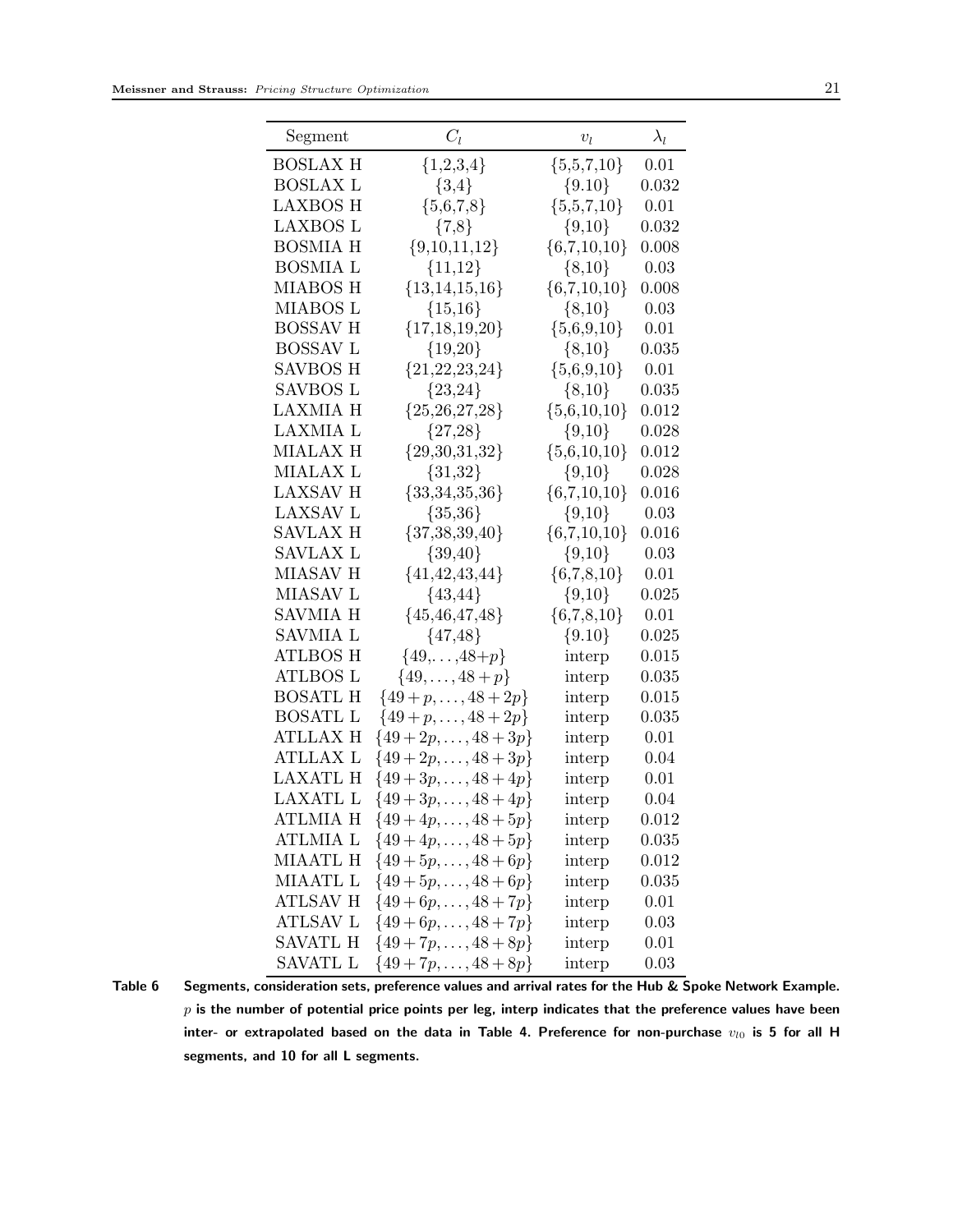

Figure 3 Hub & Spoke Network example.

Product 1 is a ticket BOS to LAX in class Y for \$575 using legs 2 and 4, Product 4 is BOS to LAX in class Q for \$139 and Product 5 is LAX to BOS in class Y using legs 1 and 3. The restricted products are identical to those in Example 3 in Miranda Bront et al. (2009), for the products on direct flights, however, we substituted in unrestricted fares that shall be priced at one out of maximal  $L<sub>i</sub> = 4$  price points for all legs *i*. We choose this limit because in the restricted environment we have four fare classes, so for technical reasons (regarding the booking system), there might be only four "price slots" available to which we need to commit at the beginning of the booking horizon. The model  $(MIP)$  needs to choose the best four prices out of a set of p prices for each flight on a uniform grid defined over the interval given in Table 5. For example, the candidate price points for ATLBOS are  $\{69, 69 + \Delta, ..., 310\}$  with the price step  $\Delta = (310 - 69)/(p - 1)$ .

We have two customer segments per origin-destination combination, a high-yield (H) and a lowyield (L) one, the former being less price sensitive than the latter. Preference values for the prices of Y, M, Q and B class similar to those in Miranda Bront et al. (2009) were used to inter- and extrapolate those on the uniform grid with cubic splines, the related information being given in Table 6 and 4. For example, the segment ATLBOS H considers prices between \$69 and \$310. The benchmark method would select four price points with uniform distance to each other, namely  $\{69, 149.33, 229.67, 310\}$ . Cubic spline interpolation as mentioned above yields  $\{10, 8.26, 8.27, 6\}$  as corresponding preference values.

The underlying rationale is that customers increasingly ignore restrictions, particularly on shorthaul flights, and focus on price instead. See Boyd and Kallesen (2004), for example. Hence we interpret the preference values in the restricted context as being purely motivated by price, giving rise to the idea of extrapolation to other price points to obtain a mixed fare environment under similar customer behavior.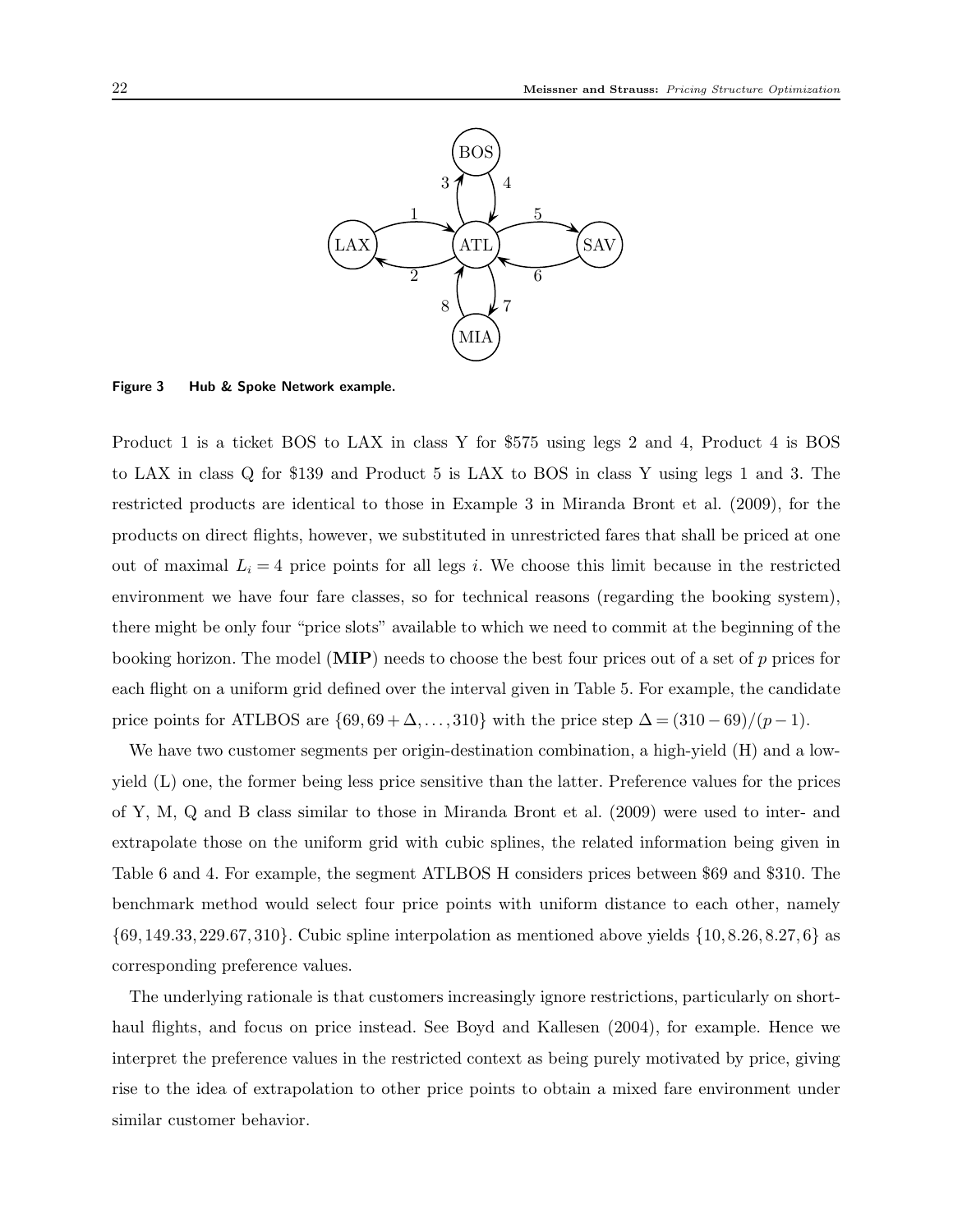|  | $p=4$ $p=8$ $p=16$ $p=32$ |  |                                                                                 |  |  |  |  |  |  |  |  |  |
|--|---------------------------|--|---------------------------------------------------------------------------------|--|--|--|--|--|--|--|--|--|
|  |                           |  | $\alpha$ M(s) P(s) #GC M(s) P(s) #GC M(s) P(s) #GC M(s) P(s) #GC                |  |  |  |  |  |  |  |  |  |
|  |                           |  | $0.6$ $0.9$ $68.5$ $101$ $0.4$ $41.8$ $49$ $0.5$ $77.4$ $49$ $0.8$ $227.4$ $60$ |  |  |  |  |  |  |  |  |  |
|  |                           |  | 0.8 0.4 31.4 45 0.3 39.7 38 0.7 94.3 53 1.4 264.5 57                            |  |  |  |  |  |  |  |  |  |
|  |                           |  | 1.0 0.3 22.0 36 0.2 14.2 16 0.3 34.9 23 0.3 70.0 20                             |  |  |  |  |  |  |  |  |  |
|  |                           |  | 1.2 0.1 7.5 12 0.0 3.2 3 0.1 13.5 9 0.1 29.5 9                                  |  |  |  |  |  |  |  |  |  |

Table 7 CPU time for Hub & Spoke Network Example. p number of prices points from which only four are chosen,  $\alpha$  scaling parameter of the flight capacities, M(s) time spent on solving Master problems in seconds,  $P(s)$  time spent on pricing columns in seconds,  $#GC$  number of generated columns.

|          |             | $p=4$     |               | $p=8$         |               |               | $p = 16$ $p = 32$ |        |  |
|----------|-------------|-----------|---------------|---------------|---------------|---------------|-------------------|--------|--|
| $\alpha$ | UB.         | OptGap    |               | $UB$ $OptGap$ |               | $UB$ $OptGap$ | UB.               | OptGap |  |
|          | 0.6 126,552 | $0.000\,$ | 127,224 0.000 |               | 127,500 0.000 |               | 127,510           | 0.000  |  |
|          | 0.8 138,486 | 0.000     | 139,189 0.000 |               | 139,571       | 0.000         | 139,619           | 0.000  |  |
|          | 1.0 144,437 | 0.000     | 145,257       | 0.000         | 145,359       | 0.000         | 145,410           | 0.000  |  |
|          | 1.2 145,170 | 0.000     | 146,247       | 0.000         | 146,256       | 0.000         | 146,309           | 0.000  |  |

Table 8 Upper bounds on (MIP) and sub-optimality gaps of the identified mixed integer solutions.  $\alpha$  scaling parameter of the flight capacities, UB upper bound, OptGap percentage optimality gap.

|          | $p=4$                                                                              |  |  |                                                                    | $p=8$ $p=16$ |  |  |  |  |  | $p=32$ |  |  |
|----------|------------------------------------------------------------------------------------|--|--|--------------------------------------------------------------------|--------------|--|--|--|--|--|--------|--|--|
| $\alpha$ |                                                                                    |  |  | MR $\pm\%$ LF MR $\pm\%$ LF MR $\pm\%$ LF MR $\pm\%$ LF $\Delta\%$ |              |  |  |  |  |  |        |  |  |
|          | $0.6$ 124,764 0.30 0.97 125,299 0.28 0.97 125,580 0.29 0.97 125,589 0.29 0.97 0.66 |  |  |                                                                    |              |  |  |  |  |  |        |  |  |
|          | 0.8 136,850 0.26 0.97 137,439 0.26 0.97 137,803 0.26 0.96 137,730 0.26 0.97 0.64   |  |  |                                                                    |              |  |  |  |  |  |        |  |  |
|          | 1.0 143,352 0.26 0.93 144,239 0.25 0.92 144,351 0.25 0.92 144,407 0.25 0.92 0.74   |  |  |                                                                    |              |  |  |  |  |  |        |  |  |
|          | 1.2 144,950 0.27 0.83 146,012 0.26 0.83 146,035 0.26 0.82 146,086 0.26 0.82 0.78   |  |  |                                                                    |              |  |  |  |  |  |        |  |  |

Table 9 Simulation results for Hub & Spoke Network Example using policy D-CDLP.  $p$  number of prices points from which only four are chosen,  $\alpha$  scaling parameter of the flight capacities, MR mean revenue,  $\pm\%$ percentage relative error with 95% confidence, LF empirical load factor,  $\Delta\%$  percentage improvement of MR for  $p = 32$  relative to MR for  $p = 4$ .

Despite the fact that our method can also be used to compare policies in restricted versus mixed fare environments, our purpose is to illustrate the performance of the pricing structure optimization. The tests were carried out under the assumption that we seek to identify four price points out of a uniform grid with  $p \in \{4, 8, 16, 32\}$  candidates for each direct flight simultaneously. For each p, we vary the scaling parameter  $\alpha$  to reflect different load factors. Note that the case  $p = 4$  corresponds to the benchmark method as the pricing structure is trivial in this case. Nevertheless we solve (MIP) for this case as well because we require information on the dual variables for the dynamic programming decomposition.

We report CPU times for solving the restricted master problems (RMP) and column pricing problems associated (MIP) along with the number of generated columns in Table 7. Run times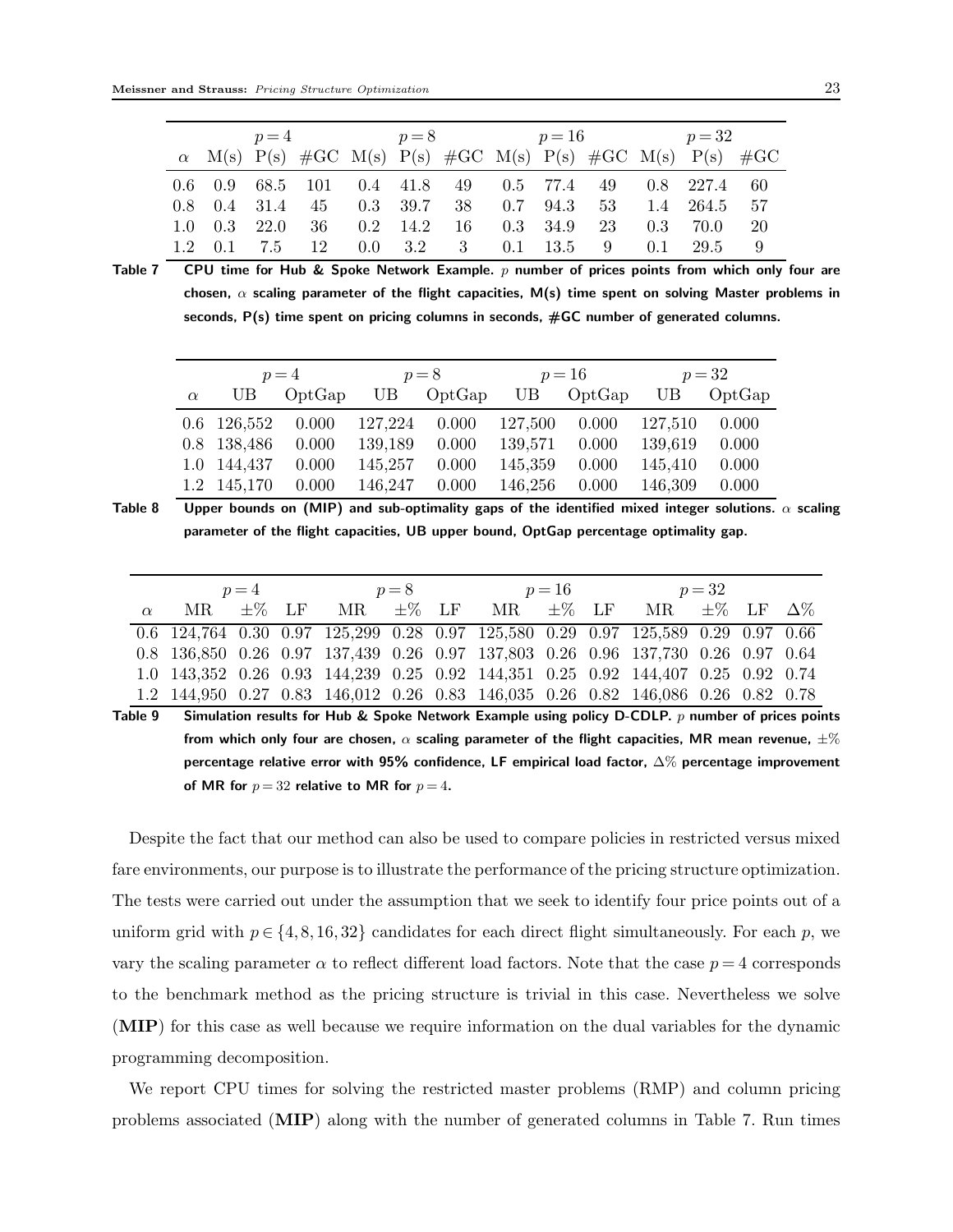are very small for the cases of higher capacity ( $\alpha \in \{1, 1.2\}$ ) since the capacity is less constraining. But even for the more interesting cases of tight capacity it took in the worst scenario 265 seconds to solve (MIP). Cplex generally required less than a second to find a mixed integer solution to the final RMP.

Table 8 reports the upper bounds on  $(MIP)$  obtained from solving the linear programming relaxation of (MIP), and the corresponding percentage optimality gap. In all cases, an optimal solution has been identified. The bounds are also upper bounds on the optimal expected revenue; this follows from the fact that the optimal objective of CDLP represents an upper bound for a fixed pricing structure.

The simulated mean revenues in Table 9 are each based on a sample of 500 demand streams. The column corresponding to  $p = 4$  represents the benchmark method of choosing the 4 price points for each unrestricted fare simply to have uniform distance to each other. Compared to using (MIP) to select 4 price points out of  $p = 32$  candidates on a uniform grid over the same price interval, we observe in all cases significant improvements of 0.7–0.8%.

# 6. Conclusion

We propose a choice-based network revenue management model that can be used to optimize the pricing structure in unrestricted or mixed restricted/unrestricted fare environments. In addition, the model provides upper bounds on the value of an additional price point. Some numerical experiments indicate that revenue improvements may be gained. An optimal solution can be obtained by a dynamic programming formulation which, though being computationally intractable, is of theoretical interest. For example, we can derive the insight from it that late commitment to price points can potentially increase expected revenues. If we can re-define price points at some time during the booking horizon, this could be exploited by resolving our proposed model, and changing the pricing structure accordingly. Naturally, this will be constrained by the cost of price changes and technical obstacles.

As for future research, our model could be used to perform simulation studies to examine under which circumstances entirely unrestricted product structures are to be preferred over mixed ones, or how the pricing structure changes in response to changes in the customers' purchase behavior. The pre-selection of price points can also be paired with recent achievements in tightening the upper bound on the optimal expected revenue, see, for example, Talluri (2008). Such an approach can be expected to yield potentially better results because we use the upper bound as the objective to maximize over all possible pricing structures, and accordingly a tighter bound should yield a more accurate objective.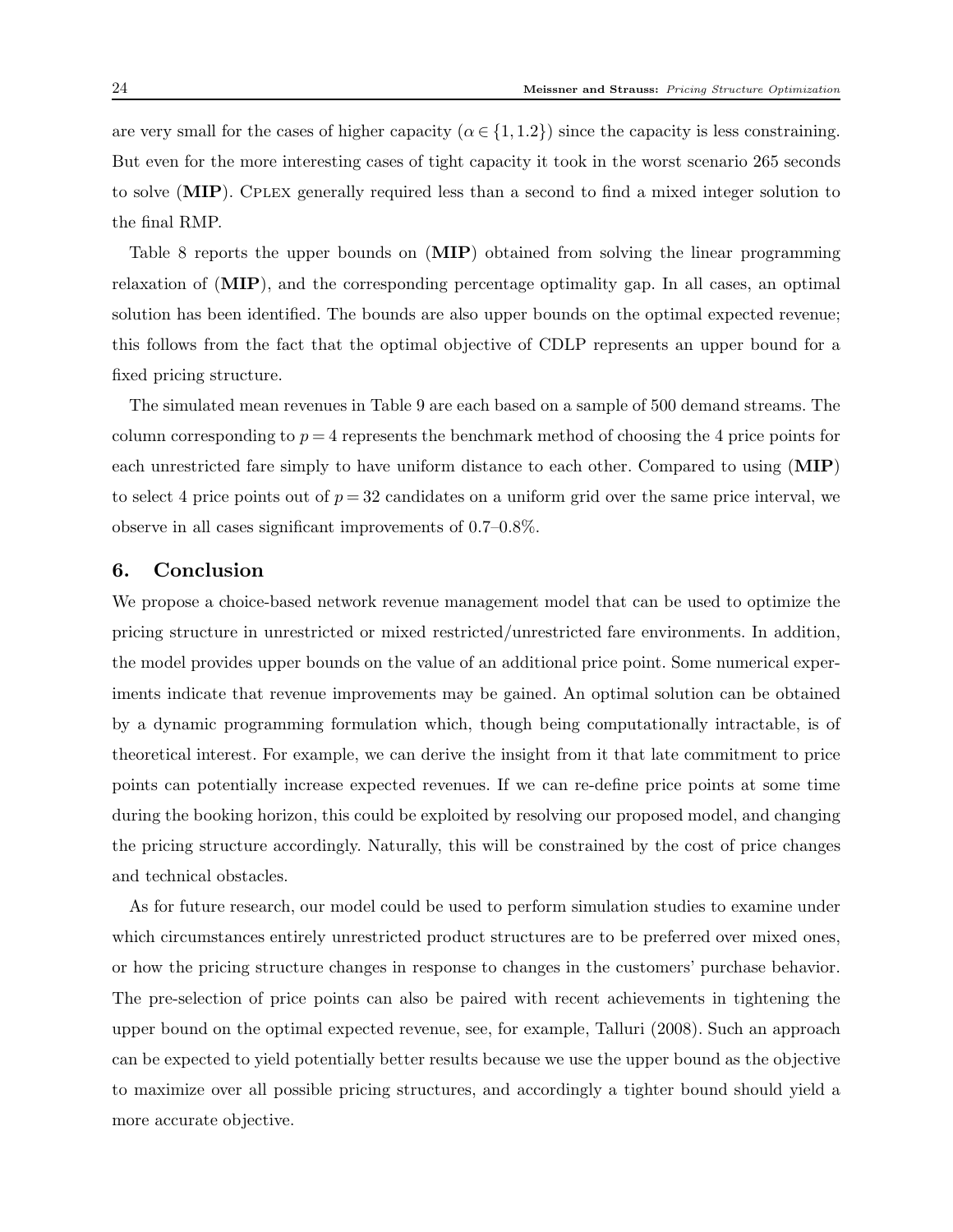# References

- Barnhart, C., E. Johnson, G. Nemhauser, M. Savelsbergh. 1998. Branch-and-price: Column generation for solving huge integer programs. Operations Research 46 316-329.
- Boyd, E. A., R. Kallesen. 2004. The science of revenue management when passengers purchase the lowest available fare. Journal of Revenue and Pricing Management 3 2.
- Cary, D. 2004. A view from the inside. Journal of Revenue and Pricing Management 3 200–203.
- Chaneton, J.M., G. Vulcano. 2009. Computing bid-prices for revenue management under customer choice behavior. URL http://pages.stern.nyu.edu/\~{}gvulcano/BidPricesChoice.pdf. Working Paper.
- Donnelly, S., A. James, C. Binnion. 2004. bmi's response to the changing European airline marketplace. Journal of Revenue and Pricing Management 3 10–17.
- Fiig, T., K. Isler, C. Hopperstad, R. Cléaz-Savoyen. 2005. DAVN-MR: A unified theory of O&D optimization in a mixed network with restricted and unrestricted fare products. Reservations and Yield Management. AGIFORS.
- Foran, J. 2003. The cost of complexity. Journal of Revenue and Pricing Management 2 150–152.
- Gallego, G., L. Li, R. Ratliff. 2007. Revenue management with customer choice models. AGIFORS RMD and Cargo Study Group, South Korea.
- Gallego, G., Lin Li, Richard Ratliff. 2009. Choice-based EMSR methods for single-leg revenue management with demand dependencies. Journal of Revenue and Pricing Management 8 207-240.
- Gorin, T., P. Belobaba. 2004. Revenue management performance in a low-fare airline environment: Insights from the Passenger Origin-Destination Simulator. Journal of Revenue and Pricing Management 3 215–236.
- IATA. 2009. Remarks of Giovanni Bisignani at a press conference in Moscow. URL http://www.iata.org/ pressroom/speeches/2009-04-16-01.htm.
- Kunnumkal, S., H. Topaloglu. 2008. A refined deterministic linear program for the network revenue mangement problem with customer choice behavior. Naval Research Logistics 55 563–580.
- Liu, Q., G. J. van Ryzin. 2008. On the choice-based linear programming model for network revenue management. Manufacturing  $\mathcal C$  Service Operations Management 10 288-311.
- [Meissner,](http://www.meiss.com/) J., A.K. Strauss. 2009. Choice-based network revenue management under weak market segmentation. Working Paper, Lancaster University Management School.
- Miranda Bront, J. J., I. Méndez-Díaz, G. Vulcano. 2009. A column generation algorithm for choice-based network revenue management. Operations Research 57 769-784. URL http://pages.stern.nyu.edu/ \~{}gvulcano/ColGenChoiceRM-Rev2.pdf.